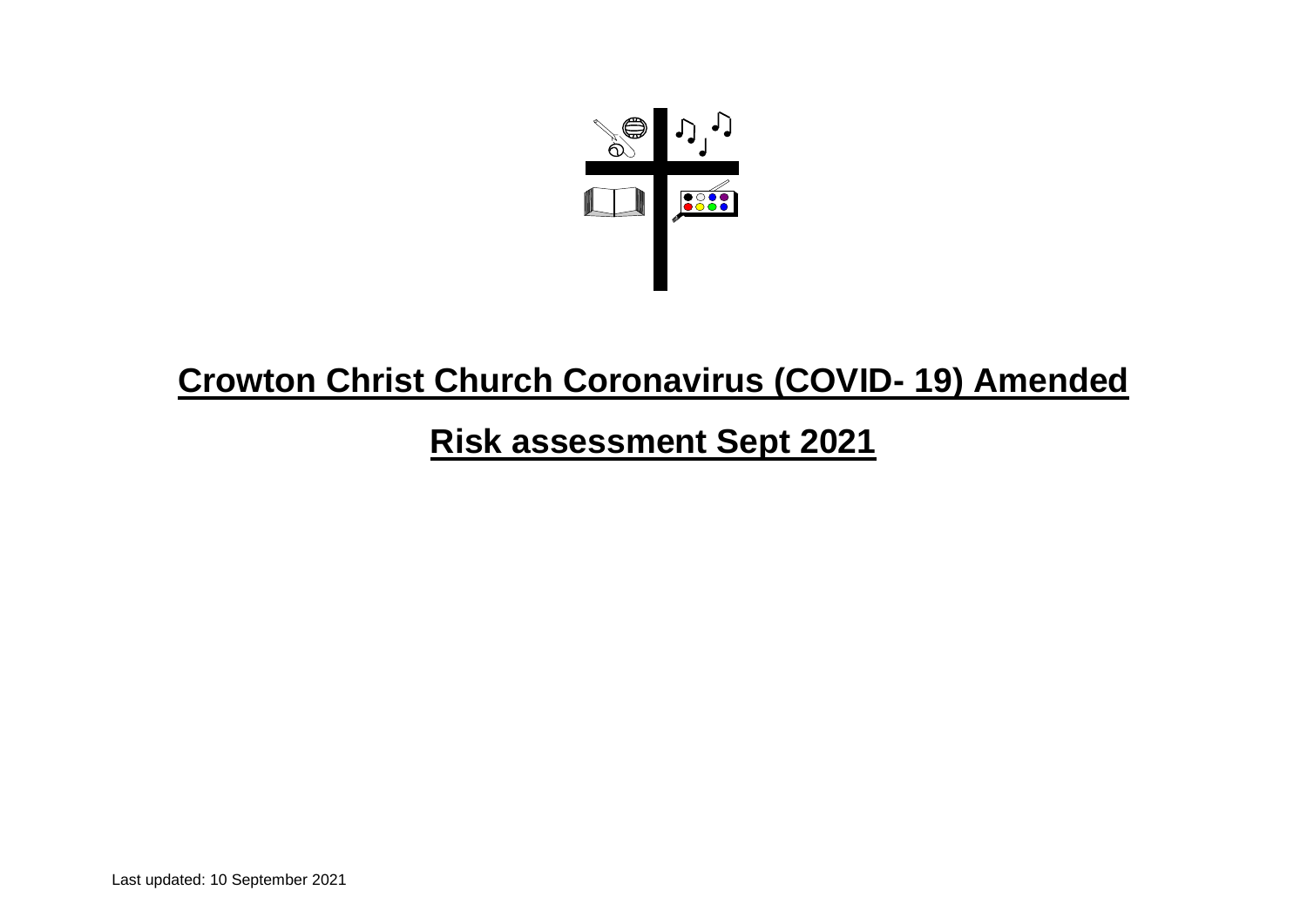## **Crowton Christ Church Primary School**

| Assessment conducted by: Heather Bettley | <sup>1</sup> Job title: Head teacher | Covered by this assessment:   |
|------------------------------------------|--------------------------------------|-------------------------------|
| Date of assessment: Sept 2021            | Review interval: termly              | Date of next review: Jan 2022 |

## **Related documents some Government based**

**Coronavirus (COVID-19): Contingency Plan or Outbreak Management Plan, Coronavirus (COVID-19): Asymptomatic Testing Policy, Ill Health and Infectious Disease Risk Assessment, First Aid Policy, Fire Safety Policy, Fire Safety Risk Assessment, COSHH Policy, Administering Medication Policy, Premises Management Policy, Child Protection and Safeguarding Policy, Staff Wellbeing Policy, Supporting Pupils with Medical Conditions Policy, Bereavement Policy, Attendance and Absence Policy, Working from Home and Overtime Policy, Working from Home Risk Assessment, Coronavirus (COVID-19): Clinically Vulnerable Individuals Risk Assessment, Data Protection Policy.**

|                      | <b>Risk rating</b>                    | <b>Likelihood of occurrence</b> |                 |            |  |  |  |
|----------------------|---------------------------------------|---------------------------------|-----------------|------------|--|--|--|
|                      |                                       | <b>Probable</b>                 | <b>Possible</b> | Remote     |  |  |  |
|                      | <b>Major</b>                          |                                 |                 |            |  |  |  |
|                      | Causes major physical injury, harm or | High(H)                         | н               | Medium (M) |  |  |  |
|                      | ill health.                           |                                 |                 |            |  |  |  |
|                      | <b>Severe</b>                         |                                 |                 |            |  |  |  |
| <b>Likely impact</b> | Causes physical injury or illness     | Η                               | M               | Low $(L)$  |  |  |  |
|                      | requiring first aid.                  |                                 |                 |            |  |  |  |
|                      | <b>Minor</b>                          |                                 |                 |            |  |  |  |
|                      | Causes physical or emotional          | M                               |                 |            |  |  |  |
|                      | discomfort.                           |                                 |                 |            |  |  |  |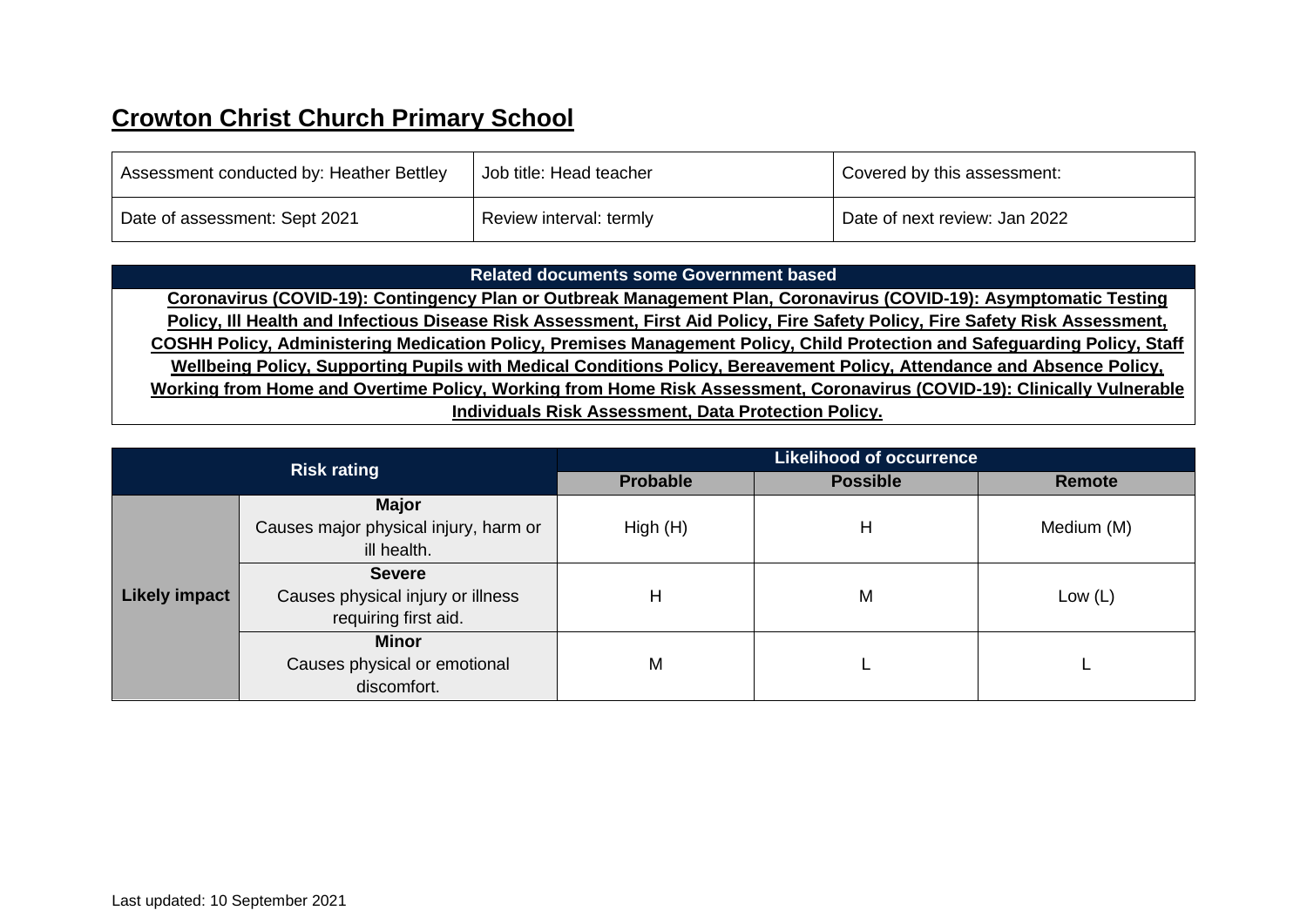| Area for<br>concern                        | <b>Risk rating</b><br>prior to<br>action<br>H/M/L | <b>Recommended controls</b>                                                                                                                                                                                                                                                                                                                                                                                                                                                                                                                                                                                                                                                                                                                                                                                                                                                                                                                                                                                                                                                                                                                                                                                                                                                                                                                                                                                                                                                                                                                                                | In place?<br>Yes/No | By whom?                         | <b>Deadli</b><br>ne | <b>Risk rating</b><br>following<br>action<br>H/M/L |
|--------------------------------------------|---------------------------------------------------|----------------------------------------------------------------------------------------------------------------------------------------------------------------------------------------------------------------------------------------------------------------------------------------------------------------------------------------------------------------------------------------------------------------------------------------------------------------------------------------------------------------------------------------------------------------------------------------------------------------------------------------------------------------------------------------------------------------------------------------------------------------------------------------------------------------------------------------------------------------------------------------------------------------------------------------------------------------------------------------------------------------------------------------------------------------------------------------------------------------------------------------------------------------------------------------------------------------------------------------------------------------------------------------------------------------------------------------------------------------------------------------------------------------------------------------------------------------------------------------------------------------------------------------------------------------------------|---------------------|----------------------------------|---------------------|----------------------------------------------------|
| Awareness of<br>policies and<br>procedures | 且                                                 | All staff and volunteers are aware of all relevant policies and<br>$\bullet$<br>procedures, including, but not limited to, the following:<br><b>Coronavirus (COVID-19): Asymptomatic Testing Policy</b><br><b>Health and Safety Policy</b><br><b>First Aid Policy</b><br><b>Behavioural Policy</b><br>Pupils are supported to understand and follow the relevant school<br>$\bullet$<br>policies and procedures, including, but not limited to, the following:<br><b>Health and Safety Policy</b><br><b>Behavioural Policy</b><br>All staff have regard to all relevant guidance and legislation<br>including, but not limited to, the following:<br>The Health Protection (Notification) Regulations 2010<br>The Reporting of Injuries, Diseases and Dangerous<br><b>Occurrences Regulations (RIDDOR) 2013</b><br>Public Health England (PHE) (2017) 'Health protection in<br>schools and other childcare facilities'<br>DfE (2021) 'Schools coronavirus (COVID-19) operational<br>guidance'<br>Early years settings DfE (2021) 'Actions for early years and<br>childcare settings during the coronavirus (COVID-19)<br>outbreak (applies from Step 4)<br>DfE (2021) 'Use of PPE in education, childcare and<br>children's social care'<br>Staff receive any necessary training on measures that have been<br>$\bullet$<br>implemented that are relevant to their role, e.g. infection control and<br>pupil wellbeing.<br>The school keeps up-to-date with advice issued by, but not limited<br>$\bullet$<br>to, the following:<br><b>DfE</b><br><b>NHS</b><br><b>PHE</b> | $\underline{Y}$     | <b>H Bettley Head</b><br>teacher | 01.09.2             | M                                                  |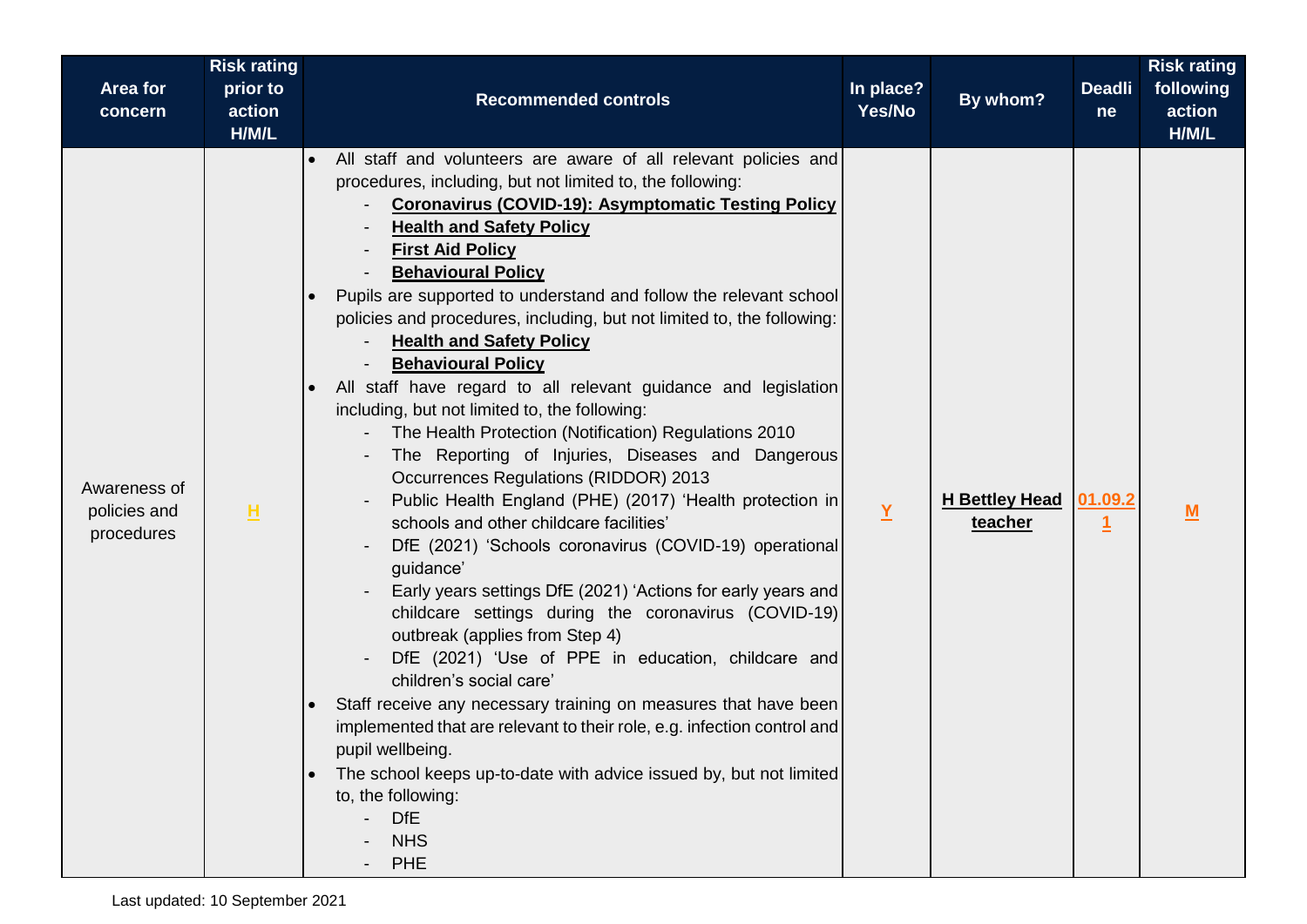| Area for<br>concern                                               | <b>Risk rating</b><br>prior to<br>action<br>H/M/L | <b>Recommended controls</b>                                                                                                                                                                                                                                                                                                                                                                                                                                                                                                                                                                                                                                                                                                                                                                                                                                                                                                                                                                                                                                                                          | In place?<br>Yes/No | By whom?                         | <b>Deadli</b><br>ne | <b>Risk rating</b><br>following<br>action<br>H/M/L |
|-------------------------------------------------------------------|---------------------------------------------------|------------------------------------------------------------------------------------------------------------------------------------------------------------------------------------------------------------------------------------------------------------------------------------------------------------------------------------------------------------------------------------------------------------------------------------------------------------------------------------------------------------------------------------------------------------------------------------------------------------------------------------------------------------------------------------------------------------------------------------------------------------------------------------------------------------------------------------------------------------------------------------------------------------------------------------------------------------------------------------------------------------------------------------------------------------------------------------------------------|---------------------|----------------------------------|---------------------|----------------------------------------------------|
|                                                                   |                                                   | Department of Health and Social Care<br>The school's local health protection team (HPT)<br>All staff, volunteers, parents, pupils, visitors and contractors are<br>made aware of relevant infection control and other measures in<br>place via email, particularly any changes to processes to allow for<br>the full opening of the school.<br>Pupils are made aware of the measures that are in place, e.g.<br>infection control and behaviour expectations, via various methods,<br>including visual aids around the school and reminders from staff.<br>The SBM conducts a review of all supplier and contractor<br>arrangements to ensure they are appropriate for the school's<br>current operations.<br>The Head teacher reviews relevant school policies to ensure they<br>$\bullet$<br>account for new provisions.                                                                                                                                                                                                                                                                           |                     |                                  |                     |                                                    |
| Contact with<br>potential or<br>confirmed<br>coronavirus<br>cases | н                                                 | Staff, parents, pupils and visitors are informed of the national legal<br>requirements regarding self-isolation, including that if they are<br>required to self-isolate, this must be for a full 10 days from the start<br>of their symptoms, or the date of their positive test if they did not<br>have symptoms.<br>Pupils and parents are made aware that pupils under the age of 18<br>$\bullet$<br>are no longer required to self-isolate if they are identified as a close<br>contact of a positive case. Instead, pupils will be advised by NHS<br>Test and Trace to take a PCR test and will only need to isolate if<br>they produce a positive test.<br>Pupils and parents are made aware that fully vaccinated adults who<br>are identified as a close contact of a positive case do not need to<br>self-isolate unless they develop symptoms or produce a positive<br>test.<br>Staff who have only had one dose of the vaccine are made aware<br>$\bullet$<br>that they still need to self-isolate if identified as a close contact until<br>two weeks after receiving their second dose. | Ÿ                   | <b>H Bettley Head</b><br>teacher | 01.09.2             | н                                                  |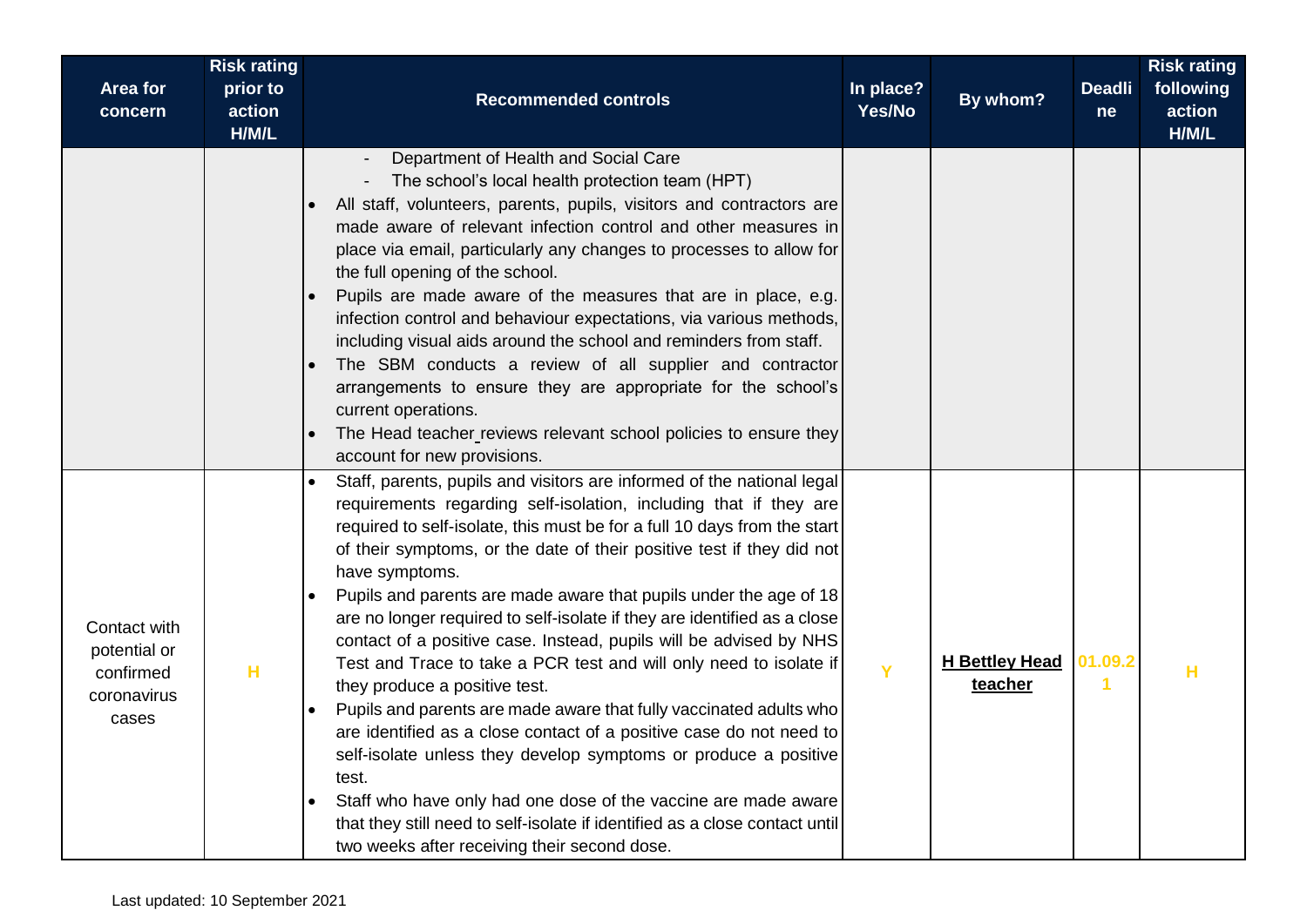| Area for<br>concern | <b>Risk rating</b><br>prior to<br>action<br>H/M/L | <b>Recommended controls</b>                                                                                                                                                                                                                                                                                                                                                                                                                                                                                                                                                                                                                                                                                                                                                                                                                                                                                                                                                                                                                                                                                                                                                                                                                                                                                                                                                                                                                                                                                                                                                                                                                                                                                                                                                                                                                                                                                            | In place?<br>Yes/No | By whom? | <b>Deadli</b><br>ne | <b>Risk rating</b><br>following<br>action<br>H/M/L |
|---------------------|---------------------------------------------------|------------------------------------------------------------------------------------------------------------------------------------------------------------------------------------------------------------------------------------------------------------------------------------------------------------------------------------------------------------------------------------------------------------------------------------------------------------------------------------------------------------------------------------------------------------------------------------------------------------------------------------------------------------------------------------------------------------------------------------------------------------------------------------------------------------------------------------------------------------------------------------------------------------------------------------------------------------------------------------------------------------------------------------------------------------------------------------------------------------------------------------------------------------------------------------------------------------------------------------------------------------------------------------------------------------------------------------------------------------------------------------------------------------------------------------------------------------------------------------------------------------------------------------------------------------------------------------------------------------------------------------------------------------------------------------------------------------------------------------------------------------------------------------------------------------------------------------------------------------------------------------------------------------------------|---------------------|----------|---------------------|----------------------------------------------------|
|                     |                                                   | Instances of staff, pupils, visitors and volunteers displaying<br>symptoms of coronavirus are managed in line with local and<br>national guidance<br>Pupils and parents are made aware that staff and students over the<br>age of 18 should follow the same self-isolation rules as those under<br>18 until four months after their 18th birthday, at which point they will<br>begin to follow the same rules as adults. This time should be used<br>to ensure they are vaccinated if possible.<br>If anyone in the school develops coronavirus symptoms while at<br>school, they are:<br>Sent home to begin isolation - the isolation period includes<br>the day the symptoms started and the next 10 full days.<br>Advised to follow the guidance for households with possible<br>or confirmed coronavirus infection.<br>Advised to arrange a PCR test as soon as possible.<br>Pupils being sent home after displaying symptoms who are awaiting<br>collection by a parent are moved to a room where they can be<br>isolated behind a closed door, with an open window for ventilation<br>where possible. If it is not possible to isolate the pupil, they are<br>moved to an area which is at least two metres away from others. If<br>required, a member of staff supervises the pupil.<br>In exceptional circumstances, where a pupil's parents cannot<br>arrange to have their child collected, if it is age-appropriate and safe<br>to do so, the child is directed to walk, cycle or scoot home. If this is<br>not possible, the school makes alternative arrangements.<br>Symptomatic individuals who are sent home are directed to not use<br>public transport to get home.<br>If the pupil needs to use the toilet while awaiting collection, they use<br>a separate bathroom if possible. The bathroom is cleaned and<br>disinfected using standard cleaning products before being used by<br>anyone else. |                     |          |                     |                                                    |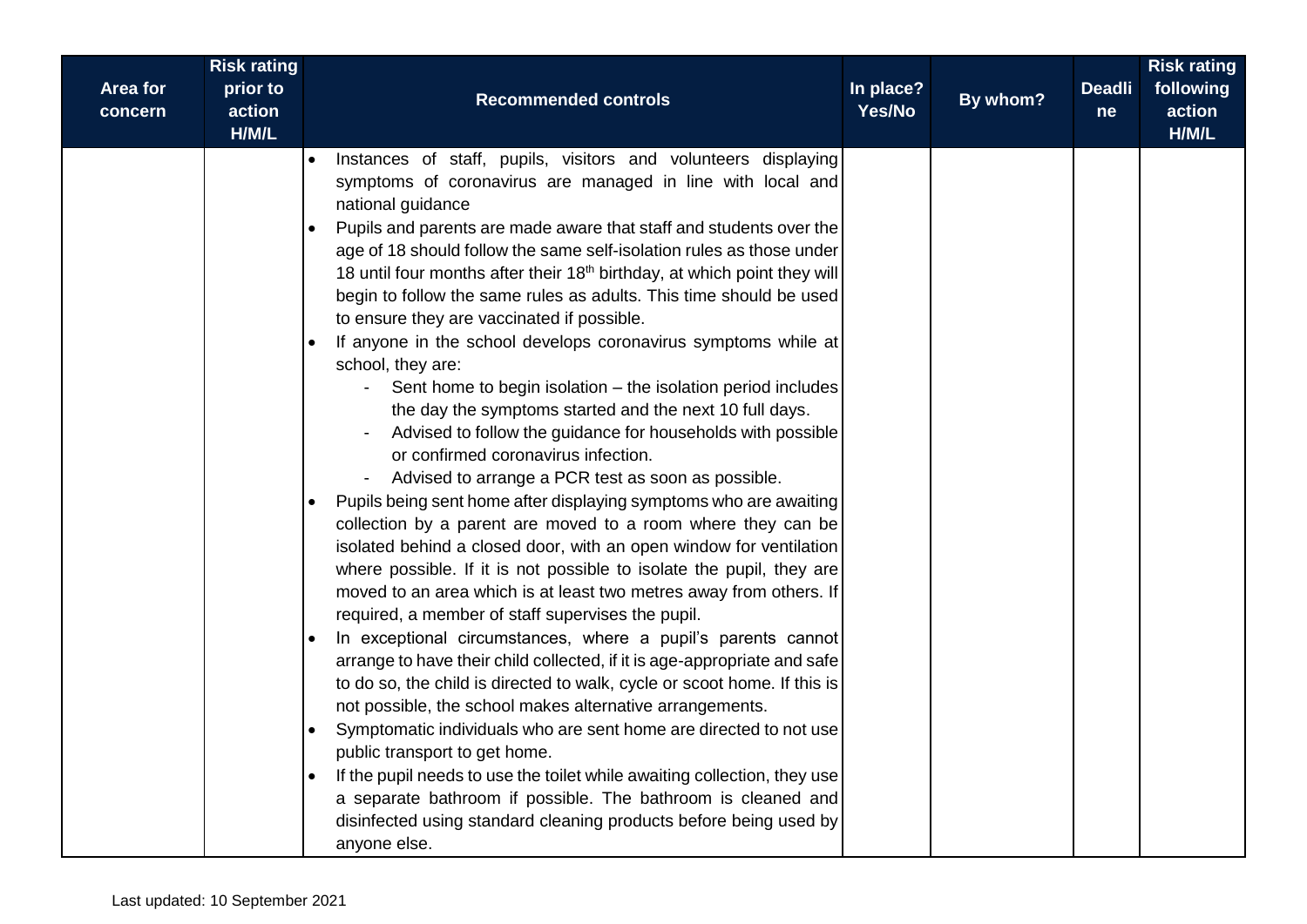|                     | <b>Risk rating</b>          |                                                                                                                                                                                                                                                                                                                                                                                                                                                                                                                                                                                                                                                                                                                                                                                                                                                                                                                                                                                                                                                                                                                                              |                     |                                  |                     | <b>Risk rating</b>           |
|---------------------|-----------------------------|----------------------------------------------------------------------------------------------------------------------------------------------------------------------------------------------------------------------------------------------------------------------------------------------------------------------------------------------------------------------------------------------------------------------------------------------------------------------------------------------------------------------------------------------------------------------------------------------------------------------------------------------------------------------------------------------------------------------------------------------------------------------------------------------------------------------------------------------------------------------------------------------------------------------------------------------------------------------------------------------------------------------------------------------------------------------------------------------------------------------------------------------|---------------------|----------------------------------|---------------------|------------------------------|
| Area for<br>concern | prior to<br>action<br>H/M/L | <b>Recommended controls</b>                                                                                                                                                                                                                                                                                                                                                                                                                                                                                                                                                                                                                                                                                                                                                                                                                                                                                                                                                                                                                                                                                                                  | In place?<br>Yes/No | By whom?                         | <b>Deadli</b><br>ne | following<br>action<br>H/M/L |
|                     |                             | Emergency assistance is called immediately if the pupil's symptoms<br>worsen and they require further medical care.<br>PPE is worn by supervising staff if direct personal care is needed<br>$\bullet$<br>and they cannot maintain a distance of two metres.<br>Anyone who comes into contact with a symptomatic individual<br>$\bullet$<br>washes their hands thoroughly for 20 seconds with soap and<br>running warm water or hand sanitiser. The area around the<br>symptomatic individual is cleaned with normal household bleach<br>after they have left the premises.<br>Staff members who have helped someone with symptoms and any<br>pupils who have been in close contact with them are informed that<br>they do not need to self-isolate unless they develop symptoms<br>themselves.<br>The school does not routinely take the temperature of pupils.<br>$\bullet$<br>The school refuses to admit a pupil who is displaying symptoms of<br>coronavirus where their parents are insisting their child attends if,<br>in its reasonable judgement, the pupil poses a risk of infection to<br>other members of the school community. |                     |                                  |                     |                              |
| Face coverings      | н                           | Staff, pupils and visitors are informed that they are not required to<br>wear face coverings at all in school.<br>In the event of a school or local outbreak, the school adheres to<br>$\bullet$<br>advice from a director of health that may include bringing back face<br>coverings temporarily in communal areas and classrooms for staff,<br>pupils and visitors.<br>In the event that the school must return to using face coverings, the<br>school remains sensitive to the fact that some people are less able<br>to wear face coverings and that the reasons for this may not be<br>visible to others.<br>Transparent face coverings, which may assist communication with<br>someone who relies on lip reading, clear sound or facial<br>expressions to communicate, are worn where appropriate.                                                                                                                                                                                                                                                                                                                                     | $\mathbf{y}$        | <b>H Bettley Head</b><br>teacher | 01.09.2             | M <sub>h</sub>               |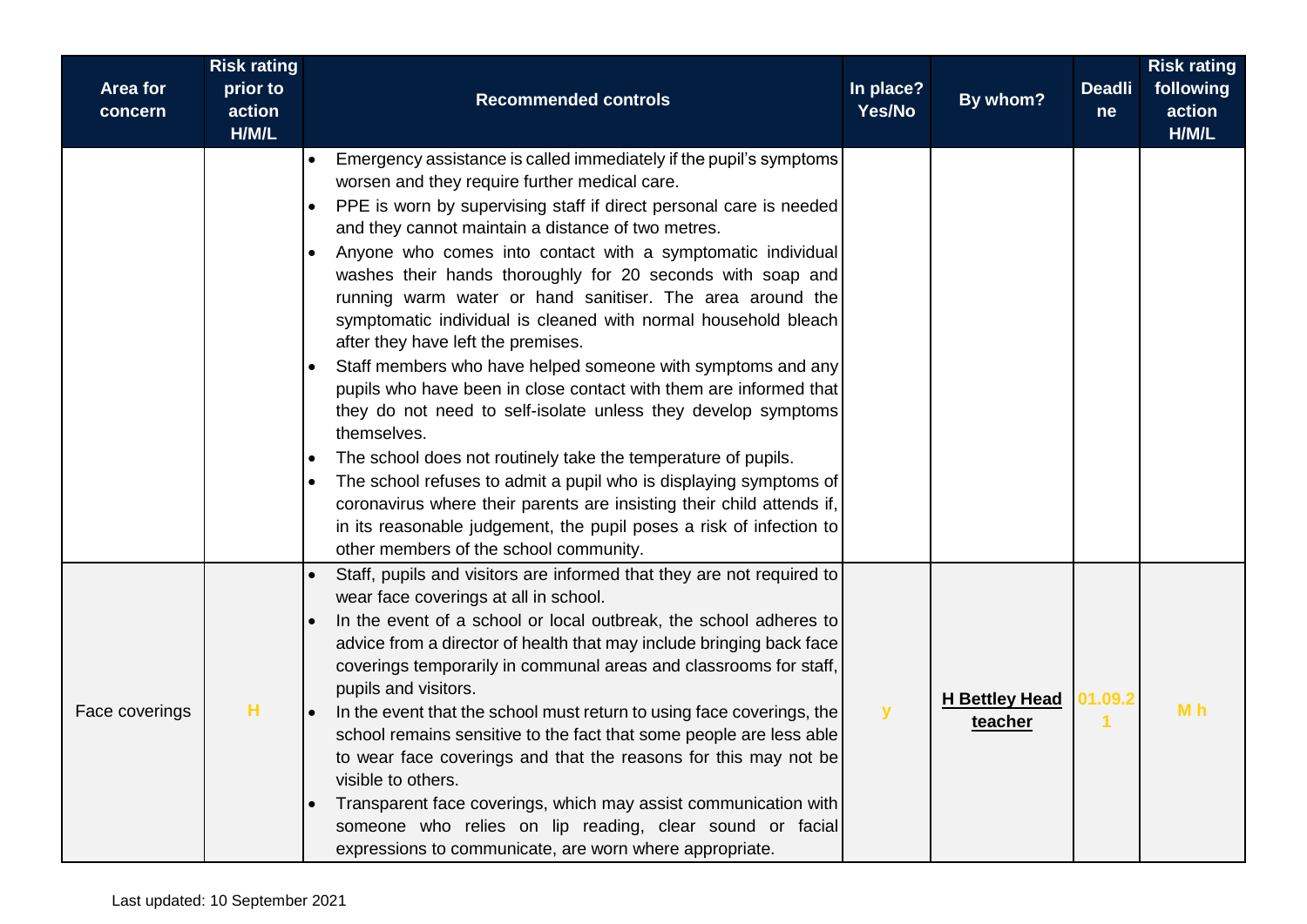| Area for<br>concern | <b>Risk rating</b><br>prior to<br>action<br>H/M/L | <b>Recommended controls</b>                                                                                                                                                                                                                                                                                                                                                                                                                                                                                                                                                                                                                                                                                                                                                                                                                                                                                                                                                                                                                                                                                                                                                                   | In place?<br>Yes/No | By whom?                         | <b>Deadli</b><br>ne | <b>Risk rating</b><br>following<br>action<br>H/M/L |
|---------------------|---------------------------------------------------|-----------------------------------------------------------------------------------------------------------------------------------------------------------------------------------------------------------------------------------------------------------------------------------------------------------------------------------------------------------------------------------------------------------------------------------------------------------------------------------------------------------------------------------------------------------------------------------------------------------------------------------------------------------------------------------------------------------------------------------------------------------------------------------------------------------------------------------------------------------------------------------------------------------------------------------------------------------------------------------------------------------------------------------------------------------------------------------------------------------------------------------------------------------------------------------------------|---------------------|----------------------------------|---------------------|----------------------------------------------------|
|                     |                                                   | Face visors or shields are not worn as an equivalent alternative to<br>face coverings; however, they can be worn by those exempt from<br>wearing face coverings.<br>Face visors or shields are only used after carrying out a risk<br>assessment for the specific situation and always be cleaned<br>appropriately.<br>Individuals are provided with clear instructions on how to put on,<br>remove, store and dispose of face coverings. This includes<br>instructions to:<br>Clean hands before and after touching a face covering.<br>Store face coverings in individual, sealable plastic bags.<br>Avoid wearing damp face coverings.<br>Where face coverings are required, individuals are not prevented<br>from entering or attending school on the grounds that they are not<br>wearing a face covering.<br>The school has a contingency supply of face coverings.<br>Anyone struggling to access a face covering, or unable to use their<br>face covering because it has been forgotten or soiled, is provided<br>with one from the school's contingency supply.<br>Face coverings should be worn in enclosed and crowded places -<br>$\bullet$<br>this includes on school transport. |                     |                                  |                     |                                                    |
| <b>PPE</b>          | H                                                 | PPE is distributed to staff who provide intimate care for pupils and<br>$\bullet$<br>for cases where a pupil becomes unwell with symptoms of<br>coronavirus whilst in school and a distance of two metres cannot be<br>maintained.<br>Additional risk assessments are conducted on a case-by-case<br>$\bullet$<br>basis to determine whether staff require PPE to carry out other<br>tasks and duties.<br>When working with pupils who cough, spit or vomit but do not have<br>$\bullet$<br>coronavirus symptoms, staff only wear PPE that would routinely be<br>worn.                                                                                                                                                                                                                                                                                                                                                                                                                                                                                                                                                                                                                        | Y                   | <b>H Bettley Head</b><br>teacher | 01/09/2             | M                                                  |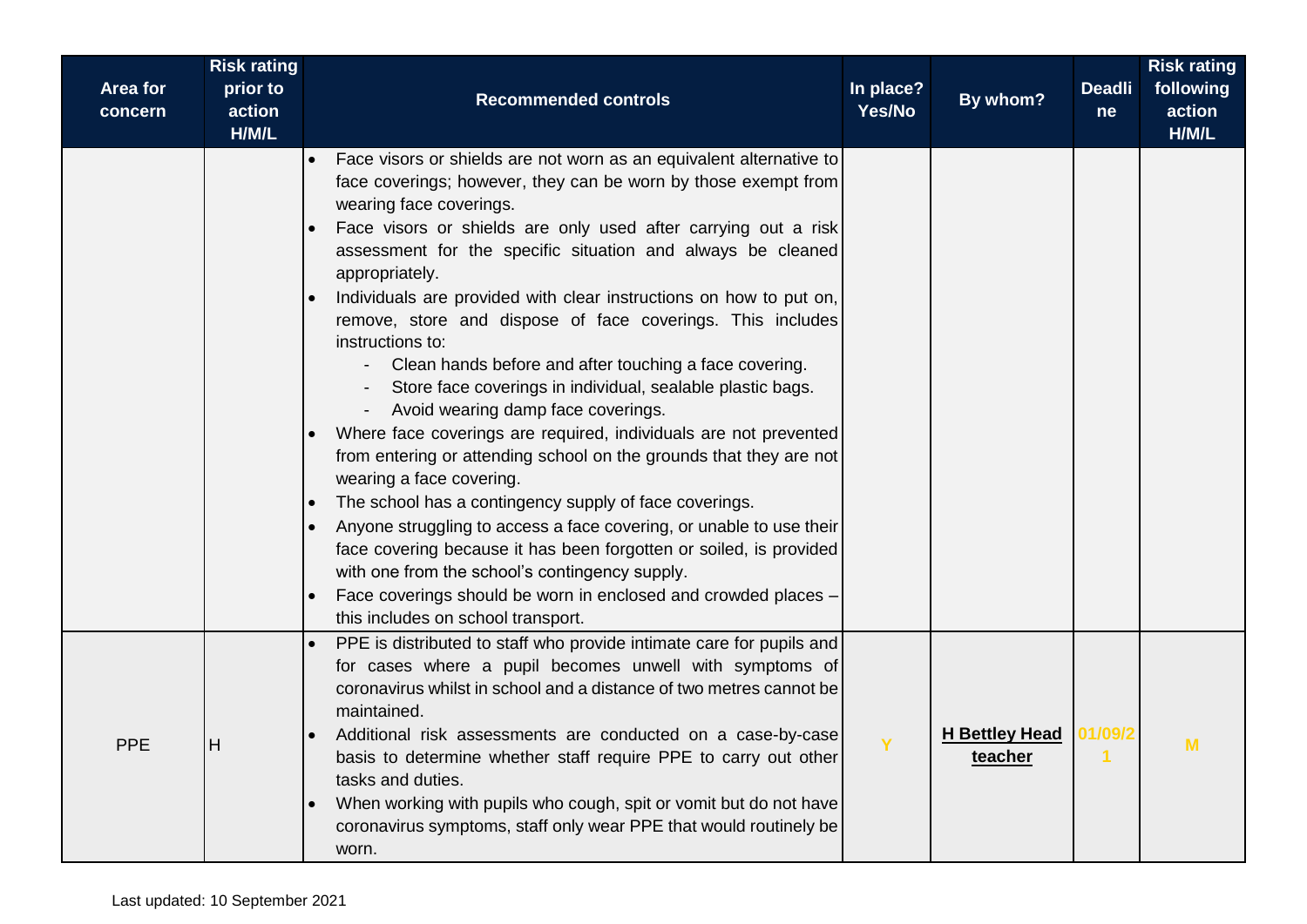| <b>Area for</b><br>concern                  | <b>Risk rating</b><br>prior to<br>action<br>H/M/L | <b>Recommended controls</b>                                                                                                                                                                                                                                                                                                                                                                                                                                                                                                                                                                                                                                                                                                                                                                                                                                                                                                                                                                                                                                                                                                                                                                                                                                                                                                              | In place?<br>Yes/No | By whom?                         | <b>Deadli</b><br>ne | <b>Risk rating</b><br>following<br>action<br>H/M/L |
|---------------------------------------------|---------------------------------------------------|------------------------------------------------------------------------------------------------------------------------------------------------------------------------------------------------------------------------------------------------------------------------------------------------------------------------------------------------------------------------------------------------------------------------------------------------------------------------------------------------------------------------------------------------------------------------------------------------------------------------------------------------------------------------------------------------------------------------------------------------------------------------------------------------------------------------------------------------------------------------------------------------------------------------------------------------------------------------------------------------------------------------------------------------------------------------------------------------------------------------------------------------------------------------------------------------------------------------------------------------------------------------------------------------------------------------------------------|---------------------|----------------------------------|---------------------|----------------------------------------------------|
|                                             |                                                   | Used PPE is disposed of properly using bins provided around the<br>school. Staff and pupils are told not to use recycling bins for the<br>disposing of PPE.<br>All PPE waste is put in a plastic rubbish bag which, once full, is<br>tied and placed in a second tied bag and stored in a suitable and<br>secure place, marked for storage for 72 hours. Following this<br>period, it is put in the communal waste area.                                                                                                                                                                                                                                                                                                                                                                                                                                                                                                                                                                                                                                                                                                                                                                                                                                                                                                                 |                     |                                  |                     |                                                    |
| Hand cleaning<br>and respiratory<br>hygiene | н                                                 | Staff, pupils, visitors and contractors are informed that enhanced<br>hygiene practices are in place.<br>Suitable handwashing facilities are provided for individuals to wash<br>their hands regularly and at the following intervals:<br>Arrival at school<br><b>Return from breaks</b><br>A change in rooms<br>Before and after eating<br>The school considers how often pupils and staff need to wash their<br>hands and time for this is incorporated into timetables and lesson<br>plans, allowing for additional opportunities for some staff and pupils<br>to wash their hands more frequently, e.g. pupils who use saliva as<br>a sensory stimulant.<br>There is an adequate amount of handwashing stations, which are<br>kept well-supplied with soap and running water or hand sanitiser.<br>Adequate amounts of tissues and bins are available in the relevant<br>areas.<br>Skin-friendly sanitising wipes are used as an alternative for pupils<br>who are at risk of ingesting hand sanitiser, where appropriate.<br>Visual aids are displayed throughout the school reminding pupils to<br>wash their hands regularly and follow the 'catch it, bin it, kill it'<br>approach.<br>A plan is created to assimilate the hand-washing routine and 'catch<br>it, bin it, kill it' approach into school culture, supplemented by | Ÿ                   | <b>H</b> Bettley Head<br>teacher | 01.09.2             | н                                                  |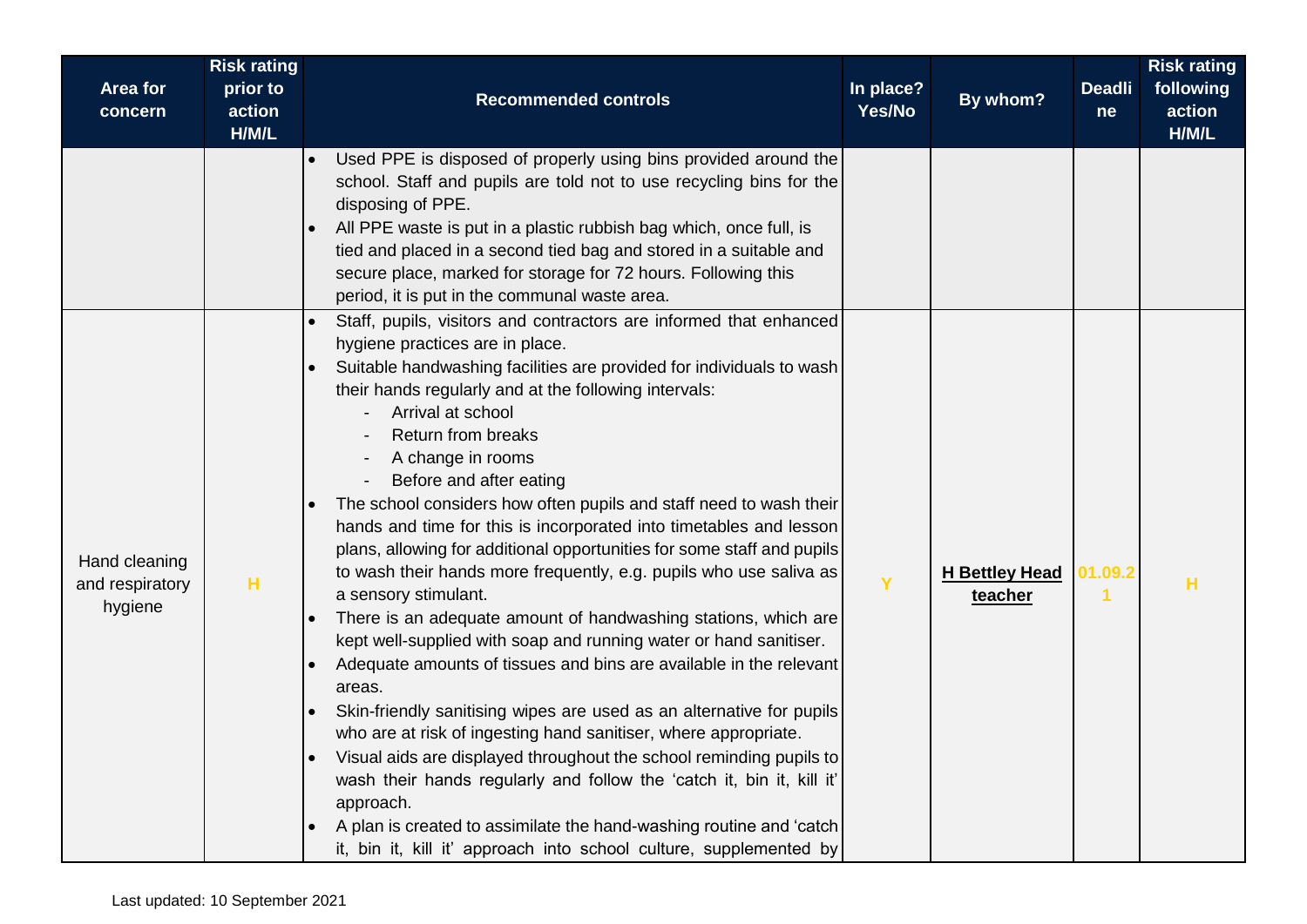| Area for<br>concern | <b>Risk rating</b><br>prior to<br>action<br>H/M/L | <b>Recommended controls</b>                                                                                                                                                                                                                                                                                                                                                                                                                                                                                                                                                                                                                                                                                                                                                                                                                                                                                                                                                                                                                               | In place?<br>Yes/No | By whom?                         | <b>Deadli</b><br>ne | <b>Risk rating</b><br>following<br>action<br>H/M/L |
|---------------------|---------------------------------------------------|-----------------------------------------------------------------------------------------------------------------------------------------------------------------------------------------------------------------------------------------------------------------------------------------------------------------------------------------------------------------------------------------------------------------------------------------------------------------------------------------------------------------------------------------------------------------------------------------------------------------------------------------------------------------------------------------------------------------------------------------------------------------------------------------------------------------------------------------------------------------------------------------------------------------------------------------------------------------------------------------------------------------------------------------------------------|---------------------|----------------------------------|---------------------|----------------------------------------------------|
|                     |                                                   | behaviour expectations and communication around the importance<br>of the measures.<br>Pupils are supervised, where appropriate, when using hand<br>sanitiser to ensure they do not ingest any.<br>Pupils are instructed to cough or sneeze into their inner elbow and<br>use a tissue to cover their mouths and noses where possible,<br>disposing of the tissue in lidded bins.<br>Pupils wash their hands after they have coughed or sneezed.<br>Younger pupils and those with complex needs are supported to<br>ensure they adopt good hand cleaning and respiratory hygiene<br>practices.<br>Individual risk assessments are conducted for pupils with complex<br>needs who struggle to maintain good respiratory hygiene.                                                                                                                                                                                                                                                                                                                            |                     |                                  |                     |                                                    |
| Cleaning            | н                                                 | The school maintains an appropriate cleaning schedule which<br>includes the regular cleaning of areas and equipment e.g. twice per<br>day. There is a particular focus on frequently touched surfaces.<br>The Head teacher and SBM implements a cleaning schedule that<br>ensures cleaning is generally enhanced and includes:<br>More frequent cleaning of rooms and shared areas<br>(including classrooms, playgrounds and eating areas) that<br>are used by different groups.<br>Frequently touched surfaces being cleaned more often than<br>normal.<br>Provision for ensuring toilets are cleaned regularly.<br>The necessary areas of the school are deep cleaned with suitable<br>cleaning agents and in line with the COSHH Policy.<br>All areas that have been cleaned are checked to ensure they are<br>safe to occupy, e.g. there are no slip hazards and any harmful<br>substances have been removed.<br>All areas that remain temporarily closed, or partially closed for<br>cleaning or infection control purposes, are clearly signposted. | Y                   | <b>H Bettley Head</b><br>teacher | 01.09.2             | н                                                  |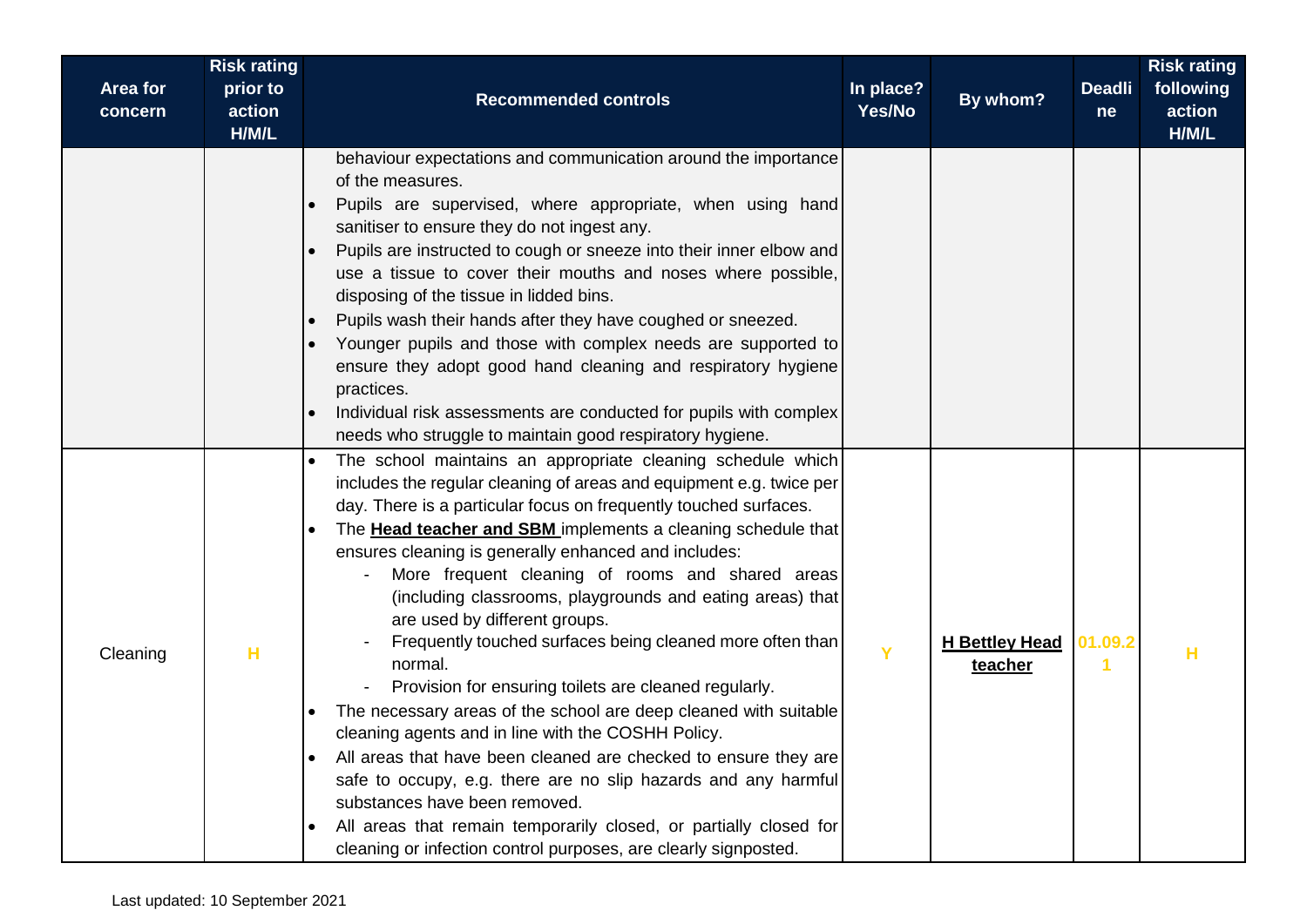| Area for<br>concern | <b>Risk rating</b><br>prior to<br>action<br>H/M/L | <b>Recommended controls</b>                                                                                                                                                                                                                                                                                                                                                                                                                                                                                                                                                                                   | In place?<br>Yes/No | By whom?                         | <b>Deadli</b><br>ne | <b>Risk rating</b><br>following<br>action<br>H/M/L |
|---------------------|---------------------------------------------------|---------------------------------------------------------------------------------------------------------------------------------------------------------------------------------------------------------------------------------------------------------------------------------------------------------------------------------------------------------------------------------------------------------------------------------------------------------------------------------------------------------------------------------------------------------------------------------------------------------------|---------------------|----------------------------------|---------------------|----------------------------------------------------|
|                     |                                                   | Adequate amounts of suitable cleaning agents are available.<br>PPE is available to members of staff who require it to carry out<br>cleaning safely.                                                                                                                                                                                                                                                                                                                                                                                                                                                           |                     |                                  |                     |                                                    |
| Social distancing   | $\mathbf{h}$                                      | Staff and pupils are informed they no longer need to adhere to<br>social distancing measures in school unless directed.<br>Pupils are informed they no longer need to be separated into<br>bubbles in school.<br>In the event of a school or local outbreak, the school adheres to the<br>advice of a director of public health, which may include returning to<br>social distancing measures, including pupil bubbles, temporarily                                                                                                                                                                           | $\mathbf y$         | <b>H</b> Bettley Head<br>teacher | 01.09.2             | m                                                  |
| <b>Resources</b>    | m                                                 | Staff and pupils have their own individual and frequently used<br>items, e.g. pencils and pens.<br>Classroom resources, e.g. books and games are cleaned regularly.<br>Pupils only bring essential items to school each day, e.g. lunch<br>boxes, hats, coats, books, stationery and mobile phones.<br>Pupils are permitted to bring bags to school.<br>Any shared resources that need to be taken home by pupils and<br>staff are appropriately cleaned or a rota is put in place.                                                                                                                           | $\mathbf{y}$        | <b>H Bettley Head</b><br>teacher | 01.09.2             |                                                    |
| Fire safety         | h                                                 | A suitably trained individual ensures that all fire detection, alarm<br>system, fire extinguisher and sprinkler checks are up-to-date.<br>The headteacher ensure that the fire management plan and fire<br>safety risk assessment are up-to-date and applicable to any<br>changes in people movement or access, e.g. if parts of the school<br>remain temporarily closed.<br>Where directed, the headteacher identifies how any social<br>distancing measures are to be observed (where directed) at<br>evacuation points and communicates this to all staff, volunteers,<br>pupils, parents and contractors. | $\mathbf{y}$        | <b>H Bettley Head</b><br>teacher | 01.09,2             | m                                                  |
| Testing             | н                                                 | All testing is carried out in line with the Coronavirus (COVID-19):<br>Asymptomatic Testing Policy.                                                                                                                                                                                                                                                                                                                                                                                                                                                                                                           | $\mathbf{y}$        | <b>H Bettley Head</b><br>teacher | 01/09/2             | $\mathbf{m}$                                       |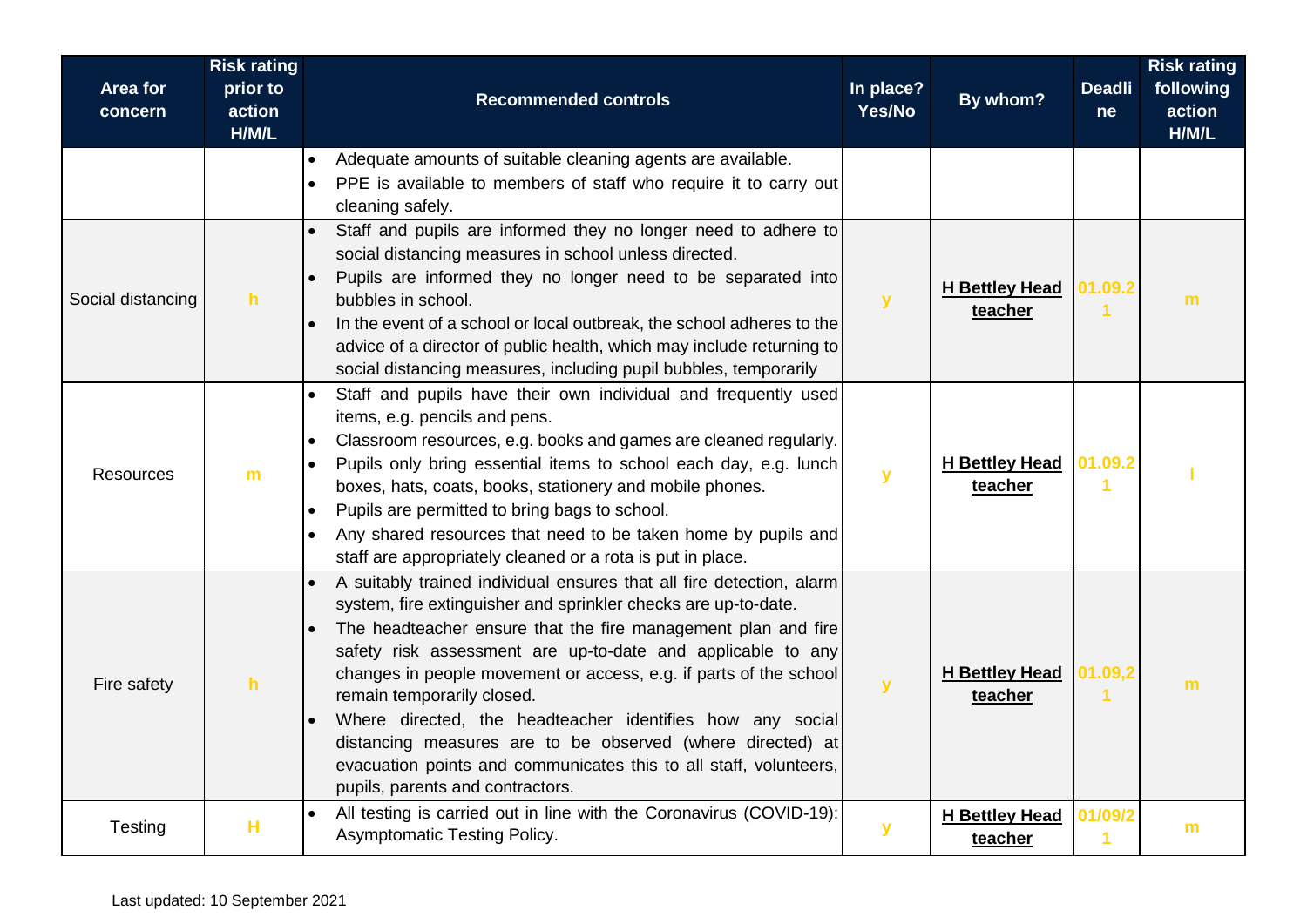| <b>Risk rating</b><br>Area for<br>prior to<br>action<br>concern<br>H/M/L | <b>Recommended controls</b>                                                                                                                                                                                                                                                                                                                                                                                                                                                                                                                                                                                                                                                                                                                                                                                                                                                                                                                                                                                                                                                                                                                                                                                                                                                                                                                                                                                                                                                                                                                                                                                                                                                                                                                                                                                                                                                                                                                                  | In place?<br>Yes/No | By whom? | <b>Deadli</b><br>ne | <b>Risk rating</b><br>following<br>action<br>H/M/L |
|--------------------------------------------------------------------------|--------------------------------------------------------------------------------------------------------------------------------------------------------------------------------------------------------------------------------------------------------------------------------------------------------------------------------------------------------------------------------------------------------------------------------------------------------------------------------------------------------------------------------------------------------------------------------------------------------------------------------------------------------------------------------------------------------------------------------------------------------------------------------------------------------------------------------------------------------------------------------------------------------------------------------------------------------------------------------------------------------------------------------------------------------------------------------------------------------------------------------------------------------------------------------------------------------------------------------------------------------------------------------------------------------------------------------------------------------------------------------------------------------------------------------------------------------------------------------------------------------------------------------------------------------------------------------------------------------------------------------------------------------------------------------------------------------------------------------------------------------------------------------------------------------------------------------------------------------------------------------------------------------------------------------------------------------------|---------------------|----------|---------------------|----------------------------------------------------|
|                                                                          | It is made clear that testing is voluntary. Individuals not undergoing<br>$\bullet$<br>testing attend school in line with normal school arrangements.<br>Pupils do not undergo testing.<br>$\bullet$<br>Staff in all education settings are encouraged to test twice weekly<br>at home until the testing guidance is reviewed in September.<br>The school obtains written consent from staff to process and store<br>$\bullet$<br>their testing data prior to beginning testing.<br>Individuals with negative test results continue to attend school<br>unless they have been advised by NHS Test and Trace or another<br>health professional to stay at home.<br>Staff and pupils undergoing testing are supplied with LFD test kits<br>$\bullet$<br>to self-swab and test themselves twice a week at home.<br>Staff, pupils and parents are fully informed of the testing<br>$\bullet$<br>programme.<br>Individuals report their results to NHS Test and Trace as soon as<br>$\bullet$<br>the test is completed, either online or by telephone.<br>If the test result is positive, staff inform the school of the result and<br>the school will call the Self-Isolation Service Hub on 020 3743 6715<br>to make them aware.<br>Individuals who receive a positive result from an LFD test complete<br>a 10-day period of self-isolation and are asked to arrange a<br>confirmatory PCR test.<br>Individuals who test positive using an LFD test arrange their PCR<br>test within 2 days of the positive result. All positive results from LFD<br>tests, whether conducted at home or at school, are confirmed with<br>a PCR test.<br>Staff, pupils and parents are made aware that negative results from<br>$\bullet$<br>confirmatory PCR tests taken within 2 days of LFD tests override<br>positive results from LFD tests; therefore, individuals who receive<br>negative PCR test results can return to school, provided they do not<br>have symptoms. |                     |          |                     |                                                    |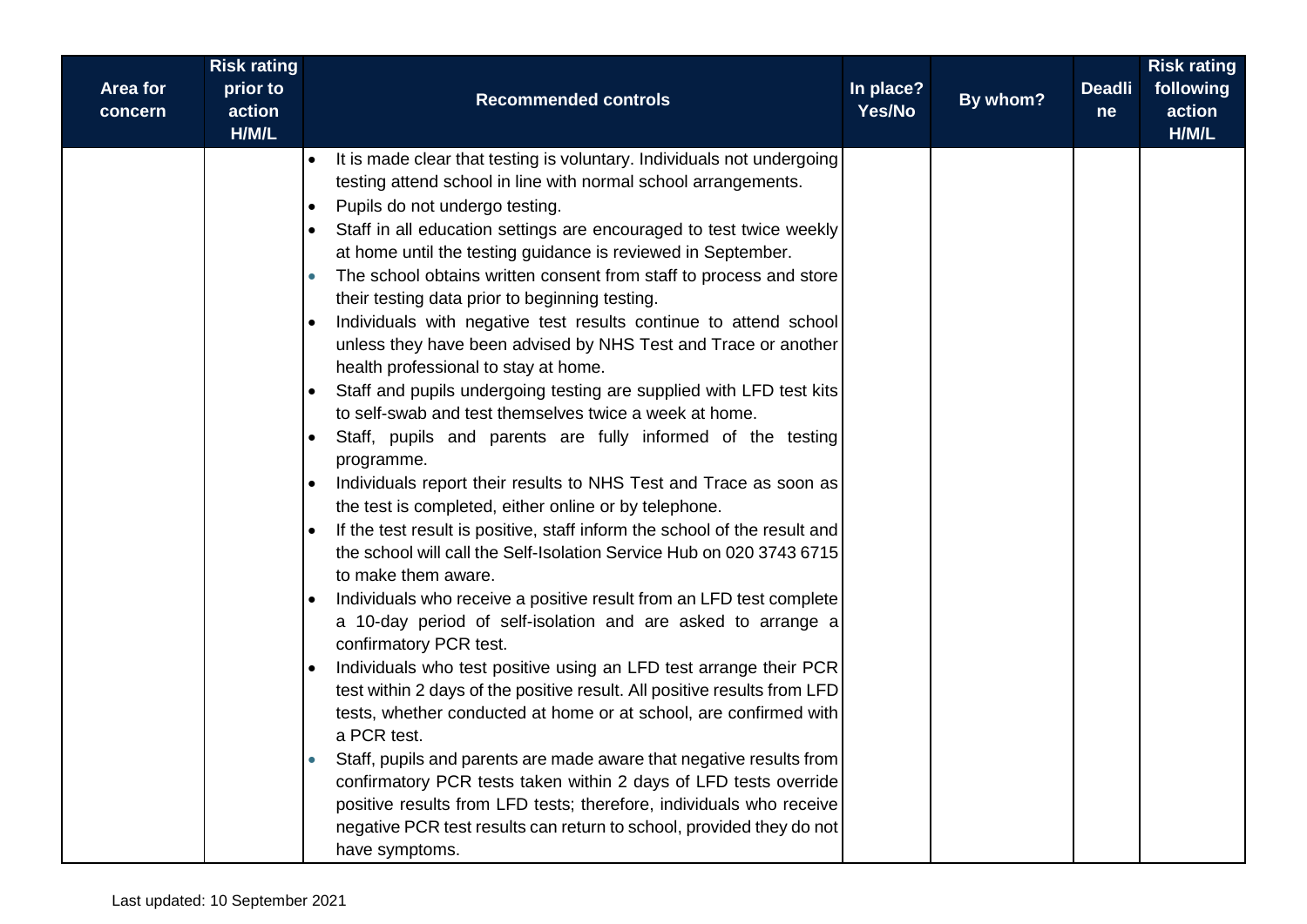| <b>Area for</b><br>concern   | <b>Risk rating</b><br>prior to<br>action<br>H/M/L | <b>Recommended controls</b>                                                                                                                                                                                                                                                                                                                                                                                                                                                                                                                                                                                                                                                                                                                                                                                                                                                                                     | In place?<br>Yes/No | By whom?                         | <b>Deadli</b><br><sub>ne</sub> | <b>Risk rating</b><br>following<br>action<br>H/M/L |
|------------------------------|---------------------------------------------------|-----------------------------------------------------------------------------------------------------------------------------------------------------------------------------------------------------------------------------------------------------------------------------------------------------------------------------------------------------------------------------------------------------------------------------------------------------------------------------------------------------------------------------------------------------------------------------------------------------------------------------------------------------------------------------------------------------------------------------------------------------------------------------------------------------------------------------------------------------------------------------------------------------------------|---------------------|----------------------------------|--------------------------------|----------------------------------------------------|
|                              |                                                   | Individuals do not take an LFD test if they have tested positive for<br>coronavirus within the last 90 days.<br>Individuals are informed that LFD tests are not to be used if they<br>begin to develop symptoms of coronavirus; they instead begin self-<br>isolating immediately and book a PCR test.<br>Testing kits are stored indoors between a temperature of 2 to 30°C.<br>$\bullet$<br>Individuals are instructed to collect test kits from the designated<br>collection point.<br>A test kit log is in use and kept up-to-date with the relevant<br>information required.<br>A test result log is in use and kept up-to-date with the relevant<br>information required.<br>The data held in the test kit log and test result log is stored in line<br>with the school's Data Protection Policy at all times.                                                                                            |                     |                                  |                                |                                                    |
| <b>NHS Test and</b><br>trace | н                                                 | The school makes staff aware that is not responsible for Test and<br>Trace contacting. This will be taken over by the NHS Test and Trace<br>service.<br>The school makes staff aware that the NHS Test and Trace service<br>will inform staff and pupils if they have been in close contact with a<br>positive case of coronavirus and will advise them to take a PCR<br>test.<br>The school continues to work with local HPTs in the event of a<br>school or local outbreak.<br>Staff members and parents are informed that they will need to<br>engage with the NHS Test and Trace programme if they are<br>contacted, meaning they need to be ready and willing to:<br>Book a PCR test if they (or their child) display symptoms.<br>Provide details of anyone they (or their child) have been in<br>close contact with if they were to test positive for<br>coronavirus or are asked by NHS Test and Trace. | y                   | <b>H</b> Bettley Head<br>teacher | 01.09.2                        | m                                                  |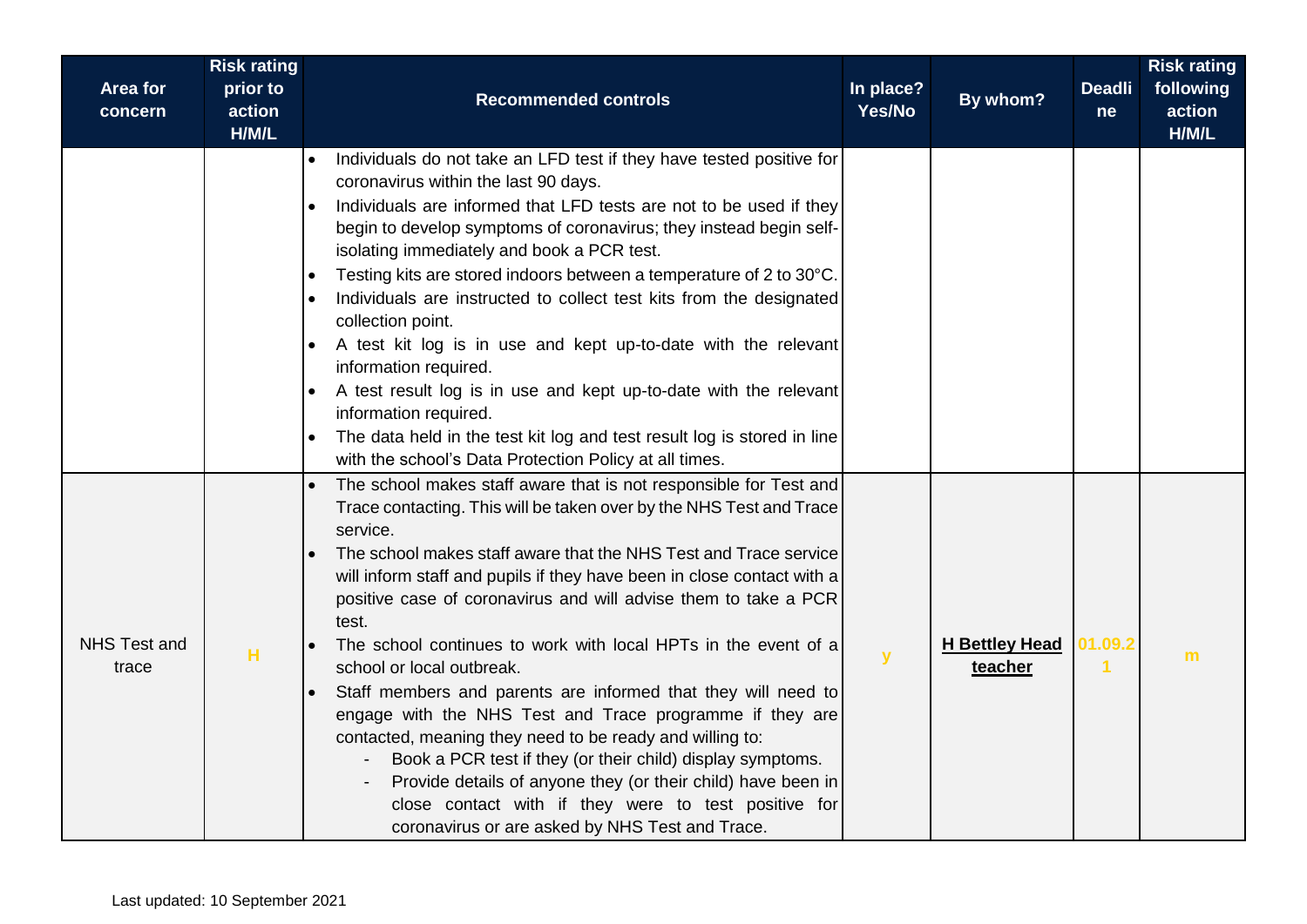| <b>Risk rating</b><br>prior to<br>Area for<br>action<br>concern<br>H/M/L | <b>Recommended controls</b>                                                                                                                                                                                                                                                                                                                                                                                                                                                                                                                                                                                                                                                                                                                                                                                                                                                                                                                                                                                                                                                                                                                                                                                                                                                                                                                                                                                                                                                                                                                                                                                                                | In place?<br>Yes/No | By whom? | <b>Deadli</b><br>ne | <b>Risk rating</b><br>following<br>action<br>H/M/L |
|--------------------------------------------------------------------------|--------------------------------------------------------------------------------------------------------------------------------------------------------------------------------------------------------------------------------------------------------------------------------------------------------------------------------------------------------------------------------------------------------------------------------------------------------------------------------------------------------------------------------------------------------------------------------------------------------------------------------------------------------------------------------------------------------------------------------------------------------------------------------------------------------------------------------------------------------------------------------------------------------------------------------------------------------------------------------------------------------------------------------------------------------------------------------------------------------------------------------------------------------------------------------------------------------------------------------------------------------------------------------------------------------------------------------------------------------------------------------------------------------------------------------------------------------------------------------------------------------------------------------------------------------------------------------------------------------------------------------------------|---------------------|----------|---------------------|----------------------------------------------------|
|                                                                          | Take a test if they have been in close contact with someone<br>who develops coronavirus symptoms or someone who tests<br>positive.<br>Self-isolate if they display symptoms or produce a positive<br>test.<br>Anyone in school who displays symptoms is encouraged to get a<br>PCR test.<br>If the school believes a symptomatic individual may face barriers to<br>accessing a PCR test elsewhere, the school provides them with a<br>PCR test.<br>PCR tests stored on the school site are stored securely at ambient<br>room temperature (5 to 22°C).<br>The school considers offering a symptomatic staff member a PCR<br>test if they cannot otherwise access testing quickly and if the<br>individual is vital to the running of the school.<br>PCR tests are delivered safely and with due regard for transmission<br>risk.<br>Individuals are asked to inform the school immediately of test<br>results.<br>If an individual tests negative, they feel well and no longer have<br>coronavirus symptoms, they, and the members of their household,<br>can stop self-isolating as long as:<br>They were not told to self-isolate for 10 days from the day<br>after contact with the individual who tested positive by NHS<br>Test and Trace.<br>They feel well.<br>If an individual tests positive, they are required to self-isolate for at<br>least 10 days from the onset of symptoms and then return to school<br>only if they do not have symptoms other than a cough, or loss of or<br>change in their sense of smell or taste. Other members of their<br>household are required to continue self-isolating for the full 10-day |                     |          |                     |                                                    |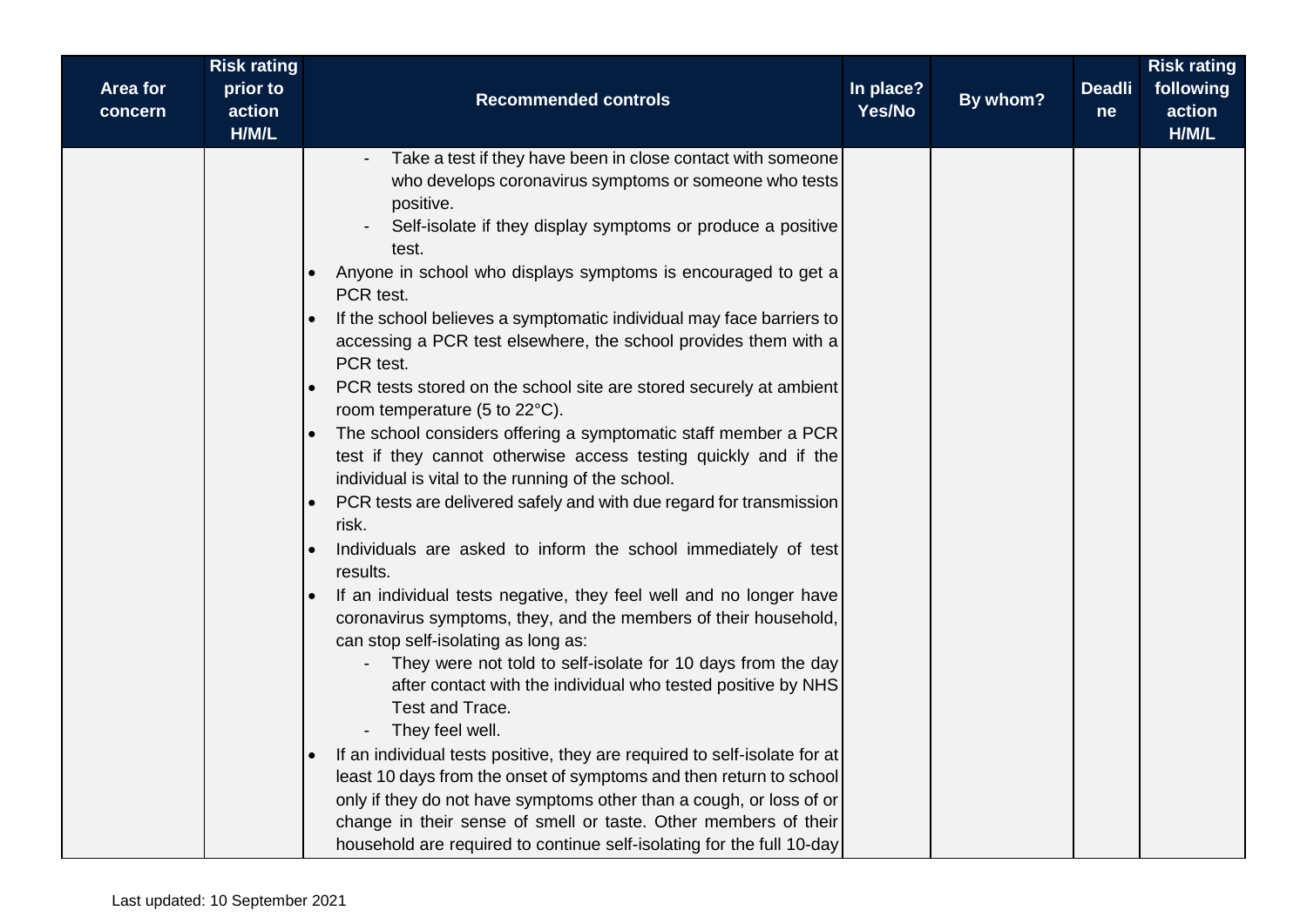| <b>Area for</b><br>concern        | <b>Risk rating</b><br>prior to<br>action<br>H/M/L | <b>Recommended controls</b>                                                                                                                                                                                                                                                                                                                                                                                                                                                                                                                                                                                                                                                                                                                                                                                                                                                                                                                                                                                                                                                                                                                                                                                                                                                                                                                                                                                                                                                                                                                             | In place?<br>Yes/No | By whom?                         | <b>Deadli</b><br>ne | <b>Risk rating</b><br>following<br>action<br>H/M/L |
|-----------------------------------|---------------------------------------------------|---------------------------------------------------------------------------------------------------------------------------------------------------------------------------------------------------------------------------------------------------------------------------------------------------------------------------------------------------------------------------------------------------------------------------------------------------------------------------------------------------------------------------------------------------------------------------------------------------------------------------------------------------------------------------------------------------------------------------------------------------------------------------------------------------------------------------------------------------------------------------------------------------------------------------------------------------------------------------------------------------------------------------------------------------------------------------------------------------------------------------------------------------------------------------------------------------------------------------------------------------------------------------------------------------------------------------------------------------------------------------------------------------------------------------------------------------------------------------------------------------------------------------------------------------------|---------------------|----------------------------------|---------------------|----------------------------------------------------|
|                                   |                                                   | period unless they are fully vaccinated adults or under the age of<br>18.<br>Staff and pupils aged 16 and over are encouraged to download the<br>NHS Test and Trace app - rules on mobile phones in school are<br>relaxed to accommodate this.<br>Individuals are informed that, if they receive notification via the NHS<br>Test and Trace app that they have been in close contact with a<br>positive case, they must inform the school immediately.<br>Individuals who test positive are encouraged to report the result on<br>the NHS Test and Trace app.<br>If a pupil receives notification to self-isolate, the school ensures<br>appropriate arrangements are in place for the pupil to self-isolate<br>when they are directed to, and begin remote learning.<br>If a member of staff receives notification that they need to self-<br>isolate, the school will consider the action that needs to be taken to<br>ensure continuity of education.<br>Individuals are made aware that they are not required to self-<br>isolate if they live in the same household or are a close contact of<br>someone with coronavirus, and any of the following apply:<br>They are fully vaccinated.<br>They are below the age of 18 years and 6 months.<br>They have taken part in or are currently part of an approved<br>vaccine trial.<br>They are not able to get vaccinated for medical reasons.<br>Pupils under 18 and 6 months that have been identified as a close<br>contact are made aware that they should continue to attend school<br>as normal. |                     |                                  |                     |                                                    |
| Confirmed cases<br>of coronavirus | н                                                 | Parents are informed, via letter, of how the school responds to<br>$\bullet$<br>confirmed cases of coronavirus.                                                                                                                                                                                                                                                                                                                                                                                                                                                                                                                                                                                                                                                                                                                                                                                                                                                                                                                                                                                                                                                                                                                                                                                                                                                                                                                                                                                                                                         | У                   | <b>H</b> Bettley Head<br>teacher | 01.09.2             | h                                                  |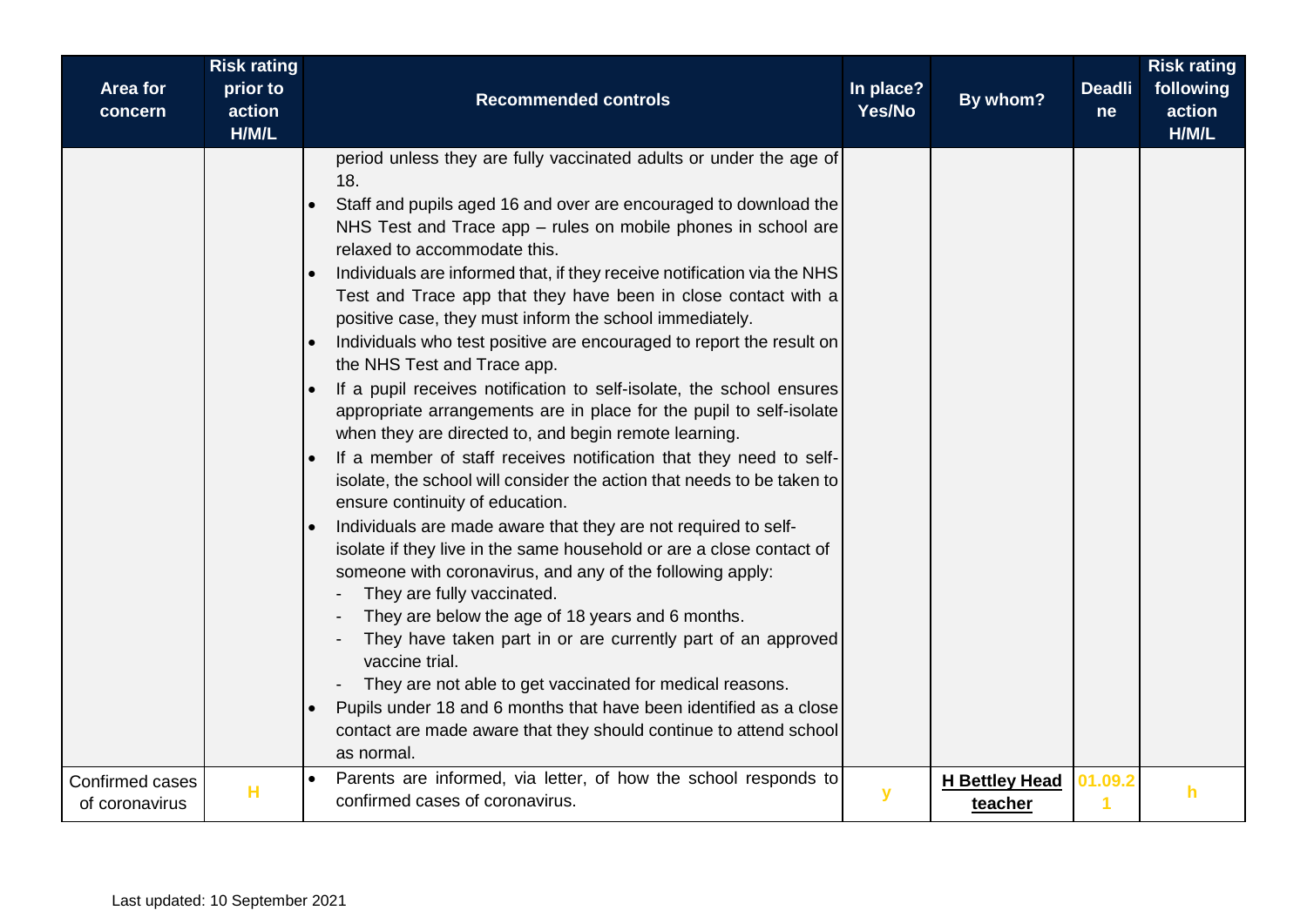| Area for<br>concern | <b>Risk rating</b><br>prior to<br>action<br>H/M/L | <b>Recommended controls</b>                                                                                                                                                                                                                                                                                                                                                                                                                                                                                                                                                                                                                                                                                                                                                                                                                                                                                                                                                                                                                                                                                                                                                                                                                                                                                                                                   | In place?<br>Yes/No | By whom?                         | <b>Deadli</b><br>ne | <b>Risk rating</b><br>following<br>action<br>H/M/L |
|---------------------|---------------------------------------------------|---------------------------------------------------------------------------------------------------------------------------------------------------------------------------------------------------------------------------------------------------------------------------------------------------------------------------------------------------------------------------------------------------------------------------------------------------------------------------------------------------------------------------------------------------------------------------------------------------------------------------------------------------------------------------------------------------------------------------------------------------------------------------------------------------------------------------------------------------------------------------------------------------------------------------------------------------------------------------------------------------------------------------------------------------------------------------------------------------------------------------------------------------------------------------------------------------------------------------------------------------------------------------------------------------------------------------------------------------------------|---------------------|----------------------------------|---------------------|----------------------------------------------------|
|                     |                                                   | Where an individual in the school community tests positive for<br>coronavirus, the school follows public health advice and<br>procedures.<br>The school works with the DfE's dedicated coronavirus advice<br>service (or local HPT if the case is escalated) to carry out a rapid<br>risk assessment and identify appropriate next steps.<br>Household members of close contacts of positive or symptomatic<br>$\bullet$<br>individuals do not self-isolate unless they, or the close contact,<br>develop symptoms or test positive.<br>Where required, all parents and staff are informed of the confirmed<br>case; however, the name of the individual is not shared.<br>The school does not request evidence of negative test results or<br>$\bullet$<br>other medical evidence before admitting individuals back to school<br>after a period of self-isolation.<br>If the school has two or more confirmed cases within 14 days, or an<br>overall rise in sickness absence where coronavirus is suspected,<br>the school continues to work with the DfE's dedicated coronavirus<br>advice service (or local HPT if the case is escalated).<br>The individual who tested positive can stop self-isolating after they<br>have finished their isolation period and their symptoms have gone<br>or if they continue to only have a residual cough or anosmia. |                     |                                  |                     |                                                    |
| Attendance          | h                                                 | The school informs parents and pupils that attendance is<br>mandatory for all pupils.<br>Parents are informed that the usual rules on school attendance<br>apply - this means parents have a duty to ensure that their child<br>attends regularly.<br>The attendance register is taken as normal and absences are<br>followed up, in line with the Attendance and Absence Policy.                                                                                                                                                                                                                                                                                                                                                                                                                                                                                                                                                                                                                                                                                                                                                                                                                                                                                                                                                                             | $\mathbf{y}$        | <b>H Bettley Head</b><br>teacher | 01/09.2             | m                                                  |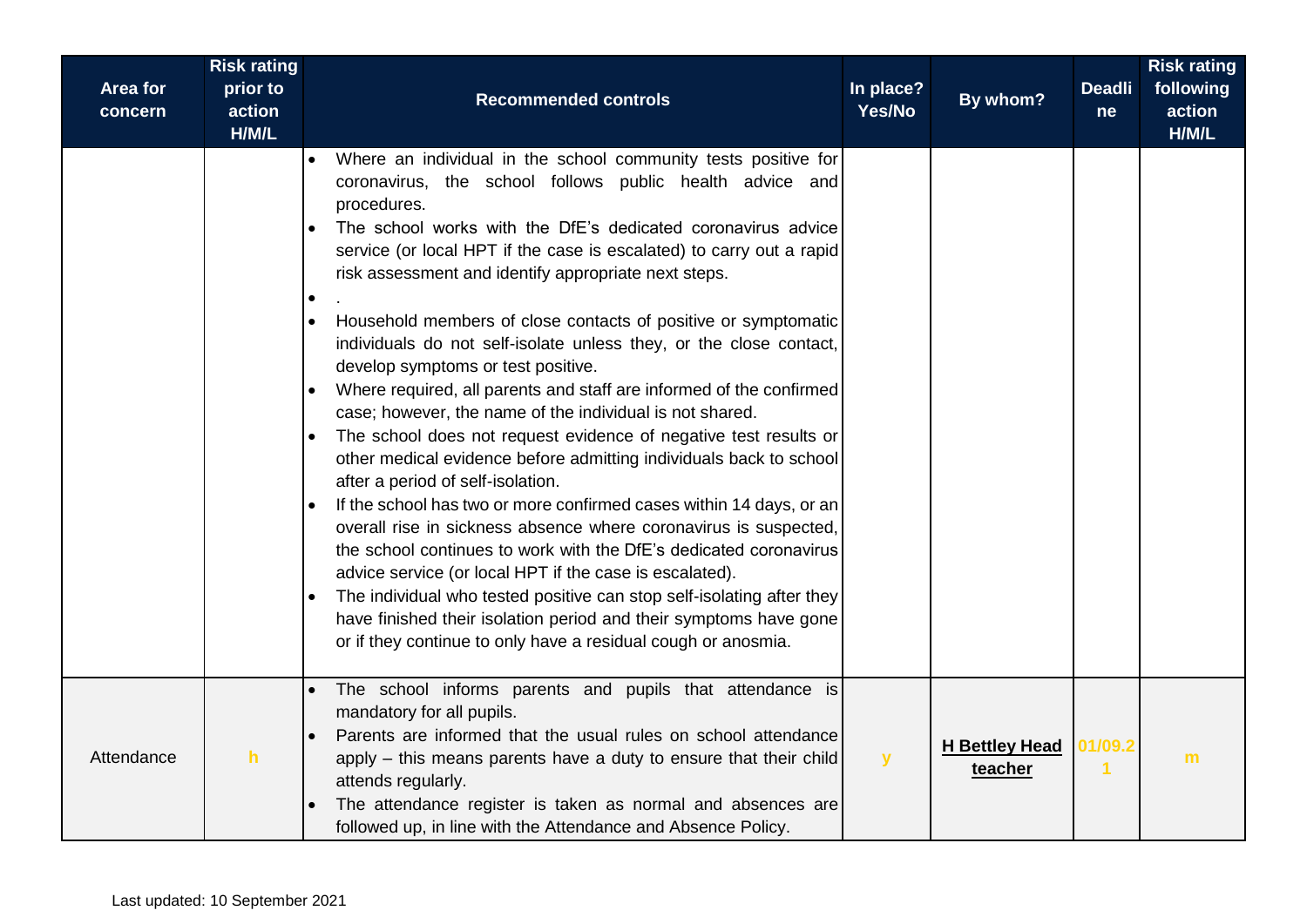| Area for<br>concern                                   | <b>Risk rating</b><br>prior to<br>action<br>H/M/L | <b>Recommended controls</b>                                                                                                                                                                                                                                                                                                                                                                                                                                                                                                                                                                                                                                                                                                                                                                                                                                                                                                                                                                                                                                                                                                                                                                                                                                                                                                                                                                                                                                                                          | In place?<br>Yes/No | By whom?                         | <b>Deadli</b><br>ne | <b>Risk rating</b><br>following<br>action<br>H/M/L |
|-------------------------------------------------------|---------------------------------------------------|------------------------------------------------------------------------------------------------------------------------------------------------------------------------------------------------------------------------------------------------------------------------------------------------------------------------------------------------------------------------------------------------------------------------------------------------------------------------------------------------------------------------------------------------------------------------------------------------------------------------------------------------------------------------------------------------------------------------------------------------------------------------------------------------------------------------------------------------------------------------------------------------------------------------------------------------------------------------------------------------------------------------------------------------------------------------------------------------------------------------------------------------------------------------------------------------------------------------------------------------------------------------------------------------------------------------------------------------------------------------------------------------------------------------------------------------------------------------------------------------------|---------------------|----------------------------------|---------------------|----------------------------------------------------|
|                                                       |                                                   | Where a pupil is unable to attend the site because they are<br>complying with clinical and/or public health advice, they are offered<br>access to remote education immediately.<br>Any concerns from staff, parents and pupils about being on the<br>school site are discussed between appropriate individuals.<br>Pupils who are reluctant or anxious to attend school are identified<br>and relevant staff members develop plans to reengage these<br>pupils.<br>The school uses the additional catch-up funding, as well as existing<br>$\bullet$<br>pastoral and support services, resources and funding, to put in<br>place measures for those families who need additional support to<br>secure pupils' regular attendance.<br>Staff and pupils who have returned to the UK from foreign countries<br>within the last month complete the necessary quarantine period, as<br>outlined in the government's <i>quidance</i> , before attending school.<br>The school works the LA to engage with families who are abroad<br>to understand the pupils' circumstances and their plans to return.<br>The school will encourage families to return where they are able<br>to, emphasising the benefits of regular school attendance and<br>reminding them that school attendance is mandatory.<br>Where possible, remote education will be provided for pupils who<br>are abroad, and facing challenges to return due to coronavirus-<br>related travel restrictions, for the period they are abroad. |                     |                                  |                     |                                                    |
| Protecting<br>clinically<br>vulnerable<br>individuals | h                                                 | Clinically vulnerable and clinically extremely vulnerable (CEV)<br>$\bullet$<br>pupils are supported to attend on-site provision.<br>Pupils who live with someone who is CEV continue to attend school<br>as normal.<br>All CEV pupils attend the school unless they have been advised by<br>their GP or clinician not to attend.                                                                                                                                                                                                                                                                                                                                                                                                                                                                                                                                                                                                                                                                                                                                                                                                                                                                                                                                                                                                                                                                                                                                                                    | $\mathbf{y}$        | <b>H Bettley Head</b><br>teacher | 01/09.2             | m                                                  |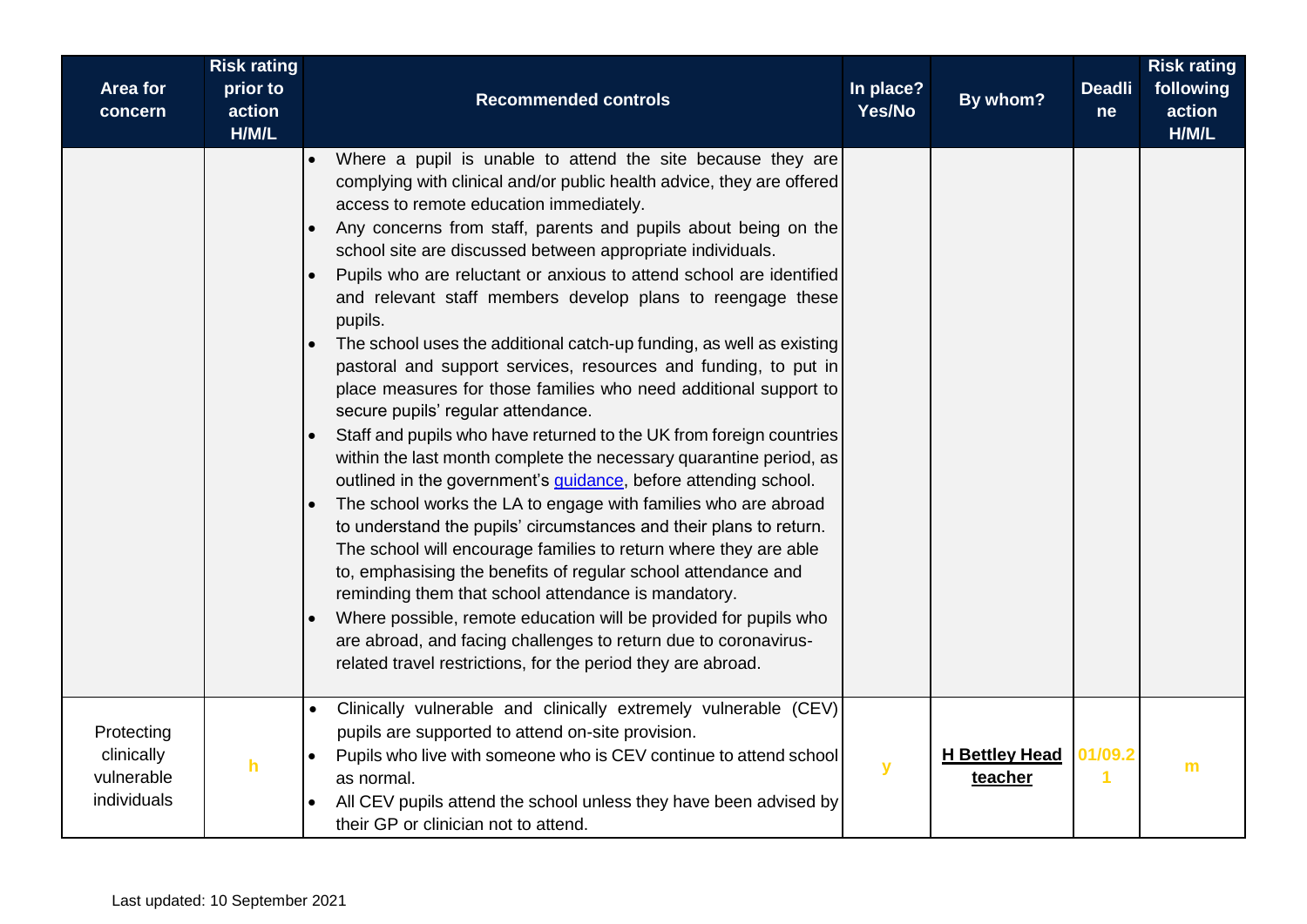| Area for<br>concern | <b>Risk rating</b><br>prior to<br>action<br>H/M/L | <b>Recommended controls</b>                                                                                                                                                                                                                                                                                                                                                                                                                                                                                                                                                                                                                                                                                                                                                                                                                                                                                                                                                                                                                                                                                                                                                                                                                                                                                                                                                                                                                                                                                                                                                                                                                                                                                                                                | In place?<br>Yes/No | By whom? | <b>Deadli</b><br>ne | <b>Risk rating</b><br>following<br>action<br>H/M/L |
|---------------------|---------------------------------------------------|------------------------------------------------------------------------------------------------------------------------------------------------------------------------------------------------------------------------------------------------------------------------------------------------------------------------------------------------------------------------------------------------------------------------------------------------------------------------------------------------------------------------------------------------------------------------------------------------------------------------------------------------------------------------------------------------------------------------------------------------------------------------------------------------------------------------------------------------------------------------------------------------------------------------------------------------------------------------------------------------------------------------------------------------------------------------------------------------------------------------------------------------------------------------------------------------------------------------------------------------------------------------------------------------------------------------------------------------------------------------------------------------------------------------------------------------------------------------------------------------------------------------------------------------------------------------------------------------------------------------------------------------------------------------------------------------------------------------------------------------------------|---------------------|----------|---------------------|----------------------------------------------------|
|                     | $\bullet$<br>$\bullet$<br>$\bullet$               | The relevant staff liaise with the parents of pupils who are deemed<br>more vulnerable to infection and discuss their concerns and the<br>infection control measures in place at the school.<br>The school collaborates with the LA to ensure that alternative<br>arrangements for CEV pupils are in place are in place to prepare<br>for the event that the school site is required to close.<br>If CEV pupils are self-isolating and cannot attend on-site provision,<br>procedures are put in place to maintain contact and make sure their<br>parents know that the decision not to attend can be revisited at any<br>time.<br>CEV staff continue to work from home where possible. If this is not<br>possible, they are supported to attend the school site.<br>Clinically vulnerable staff continue to attend school provided they<br>follow the school's control measures to minimise the risks of<br>transmission.<br>Staff who live with those who are CEV attend the workplace but<br>ensure they maintain good prevention practice in the workplace and<br>at home.<br>Line managers hold discussions with staff who are deemed more<br>vulnerable to infection and discuss their concerns and the infection<br>control measures in place at the school.<br>The SLT considers requests made by staff who wish to make<br>changes to their working environment or working hours in the<br>interest of health and safety.<br>If required, CEV staff can adjust their working hours, as agreed by<br>the SLT.<br>The headteacher ensures that the school can be adequately and<br>safely staffed.<br>A separate risk assessment is carried out for pregnant staff. The<br>school follows the relevant specific guidance for pregnant<br>employees. |                     |          |                     |                                                    |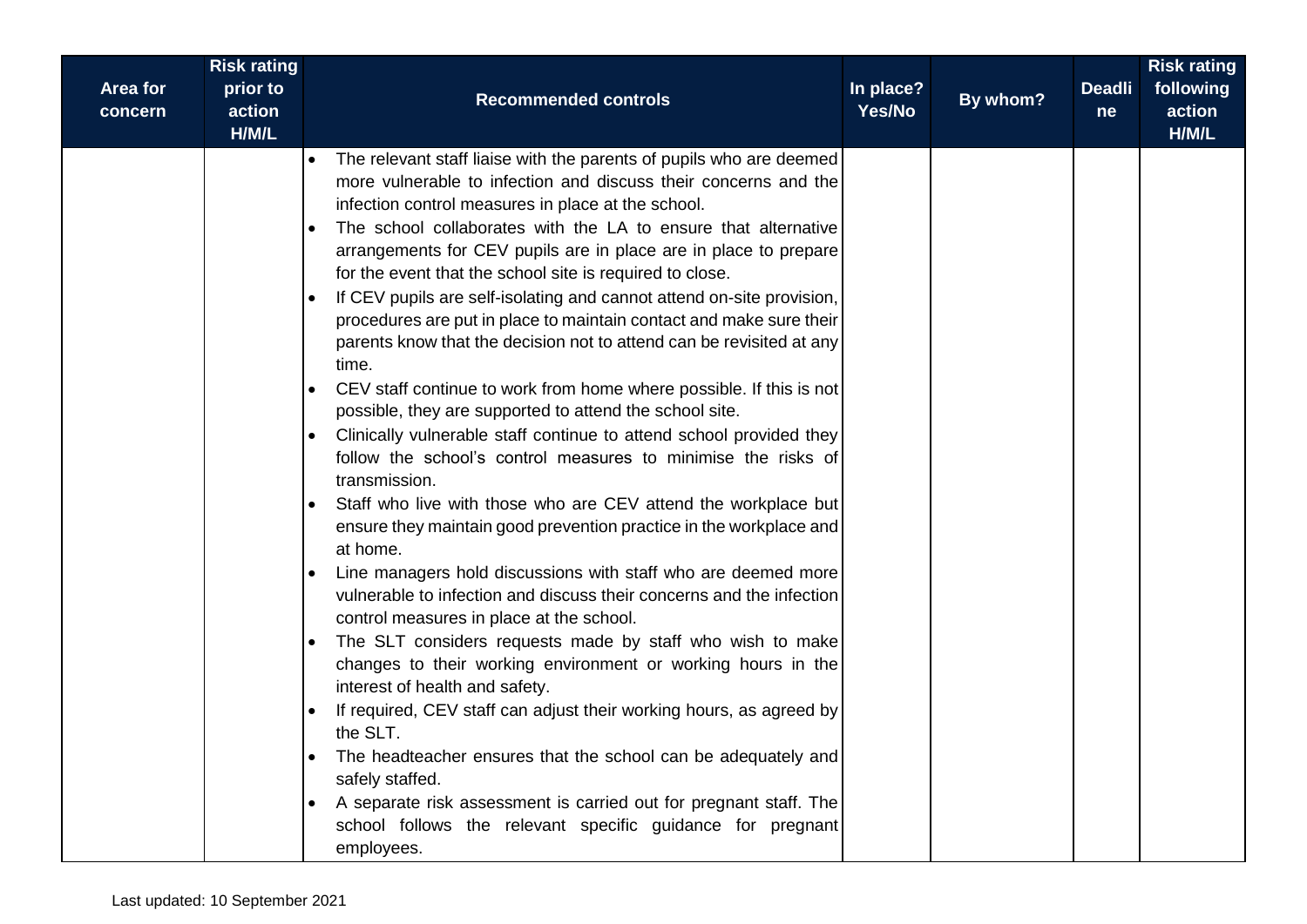| Area for<br>concern              | <b>Risk rating</b><br>prior to<br>action<br>H/M/L | <b>Recommended controls</b>                                                                                                                                                                                                                                                                                                                                                                                                                                                                                                                                                                                                                                                                                                                                                                                                                                                     | In place?<br>Yes/No | By whom?                         | <b>Deadli</b><br>ne | <b>Risk rating</b><br>following<br>action<br>H/M/L |
|----------------------------------|---------------------------------------------------|---------------------------------------------------------------------------------------------------------------------------------------------------------------------------------------------------------------------------------------------------------------------------------------------------------------------------------------------------------------------------------------------------------------------------------------------------------------------------------------------------------------------------------------------------------------------------------------------------------------------------------------------------------------------------------------------------------------------------------------------------------------------------------------------------------------------------------------------------------------------------------|---------------------|----------------------------------|---------------------|----------------------------------------------------|
|                                  |                                                   | Pregnant staff of any gestation are not required to continue working<br>on site if this is not supported by the separate risk assessment.<br>Staff who are 28 weeks pregnant and beyond, or are pregnant and<br>have an underlying health condition that puts them at a greater risk<br>of severe illness from coronavirus at any gestation, are supported<br>to take a more precautionary approach.<br>The school ensures pregnant staff are able to adhere to any active<br>guidance on social distancing (where directed) and/or advice for<br>pregnant women considered to be clinically extremely vulnerable.<br>The above principles on protecting pregnant staff also apply to<br>pregnant pupils.<br>The school encourages staff to get vaccinated if possible, and<br>enables these staff members to attend booked vaccination<br>appointments, even during term time. |                     |                                  |                     |                                                    |
| Workforce                        | h                                                 | Appropriate support for pupils with SEND remains in place.<br>$\bullet$<br>Line managers discuss and agree any proposed changes in role or<br>responsibility with members of staff.<br>The headteacher ensures safe staffing ratios are met and that all<br>staff have the relevant training to undertake their roles. If there are<br>concerns about staffing capacity, the headteacher talks to the LA.<br>Arrangements are made to enable specialists, therapists, clinicians<br>and other support staff for pupils with SEND to continue to provide<br>interventions as usual.<br>The school continues its recruitment processes as normal.                                                                                                                                                                                                                                 | ${\bf y}$           | <b>H Bettley Head</b><br>teacher | 01/09/2             | m                                                  |
| Unvaccinated<br>members of staff | h                                                 | The school encourages all eligible staff to take up the vaccine offer<br>and publicises the benefits using impartial, factual information in<br>line with NHS guidance.<br>The school enables staff who are eligible for vaccination to attend<br>booked appointments, including during term time where possible.<br>The school consults with its recognised trade unions when<br>implementing its approach to vaccinations.                                                                                                                                                                                                                                                                                                                                                                                                                                                    | $\mathbf{y}$        | <b>H Bettley Head</b><br>teacher | 01/09/2             | h                                                  |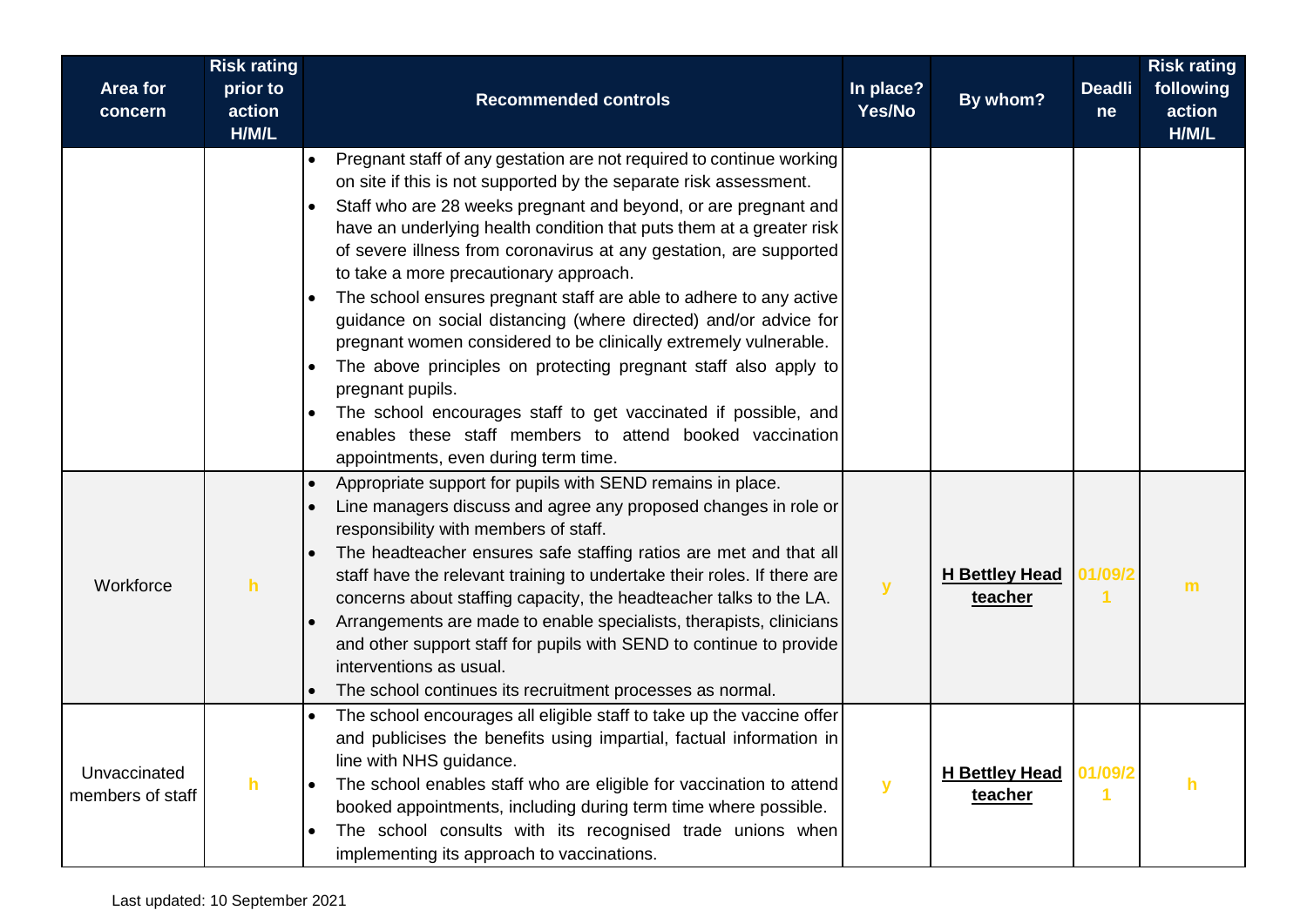| <b>Risk rating</b>                                 |                                                                                                                                                                                                                                                                                                                                                                                                                                                                                                                                                                                                                                                                                                                                                                                                                                                                                                                                                                                                                                                                                                                                                                                                                                                                                                                                                                                                                                                                                                                                                                                                                                                                  |                     |          |                     | <b>Risk rating</b>           |
|----------------------------------------------------|------------------------------------------------------------------------------------------------------------------------------------------------------------------------------------------------------------------------------------------------------------------------------------------------------------------------------------------------------------------------------------------------------------------------------------------------------------------------------------------------------------------------------------------------------------------------------------------------------------------------------------------------------------------------------------------------------------------------------------------------------------------------------------------------------------------------------------------------------------------------------------------------------------------------------------------------------------------------------------------------------------------------------------------------------------------------------------------------------------------------------------------------------------------------------------------------------------------------------------------------------------------------------------------------------------------------------------------------------------------------------------------------------------------------------------------------------------------------------------------------------------------------------------------------------------------------------------------------------------------------------------------------------------------|---------------------|----------|---------------------|------------------------------|
| Area for<br>prior to<br>action<br>concern<br>H/M/L | <b>Recommended controls</b>                                                                                                                                                                                                                                                                                                                                                                                                                                                                                                                                                                                                                                                                                                                                                                                                                                                                                                                                                                                                                                                                                                                                                                                                                                                                                                                                                                                                                                                                                                                                                                                                                                      | In place?<br>Yes/No | By whom? | <b>Deadli</b><br>ne | following<br>action<br>H/M/L |
|                                                    | The headteacher ensures all line managers are aware of the<br>$\bullet$<br>school's approach to vaccinations and implement it accordingly.<br>The school asks for the vaccination status of members of staff on<br>the basis that schools are a place of high contact and its need to<br>protect other staff and pupils.<br>Where a member of staff raises concerns about the vaccine, their<br>line manager or a trusted member of staff discusses the matter with<br>them openly and honestly, listening to any concerns without<br>pressuring the staff member to make a decision.<br>Copies of any communications produced by the school regarding<br>vaccination are retained, in line with the Data Protection Policy, in<br>case of complaints from a member of staff.<br>Unvaccinated members of staff are reminded by their line manager<br>to pay particular attention to the school's existing system of<br>controls, e.g. regular handwashing.<br>The headteacher considers additional measures to protect<br>$\bullet$<br>unvaccinated staff members on a case-by-case basis. Measures to<br>consider include the following:<br>Working from where possible<br>Increased use of testing<br>Social distancing<br>The use of PPE<br>The school adheres to the Data Protection Act 2018 and the UK<br>GDPR when asking staff members if they have been vaccinated<br>and when handling information relating to the vaccination status of<br>a member of staff.<br>In all cases, the school does not discriminate against any member<br>of staff who has not being vaccinated for any reason, and adheres<br>to its duties under the Equality Act 2010. |                     |          |                     |                              |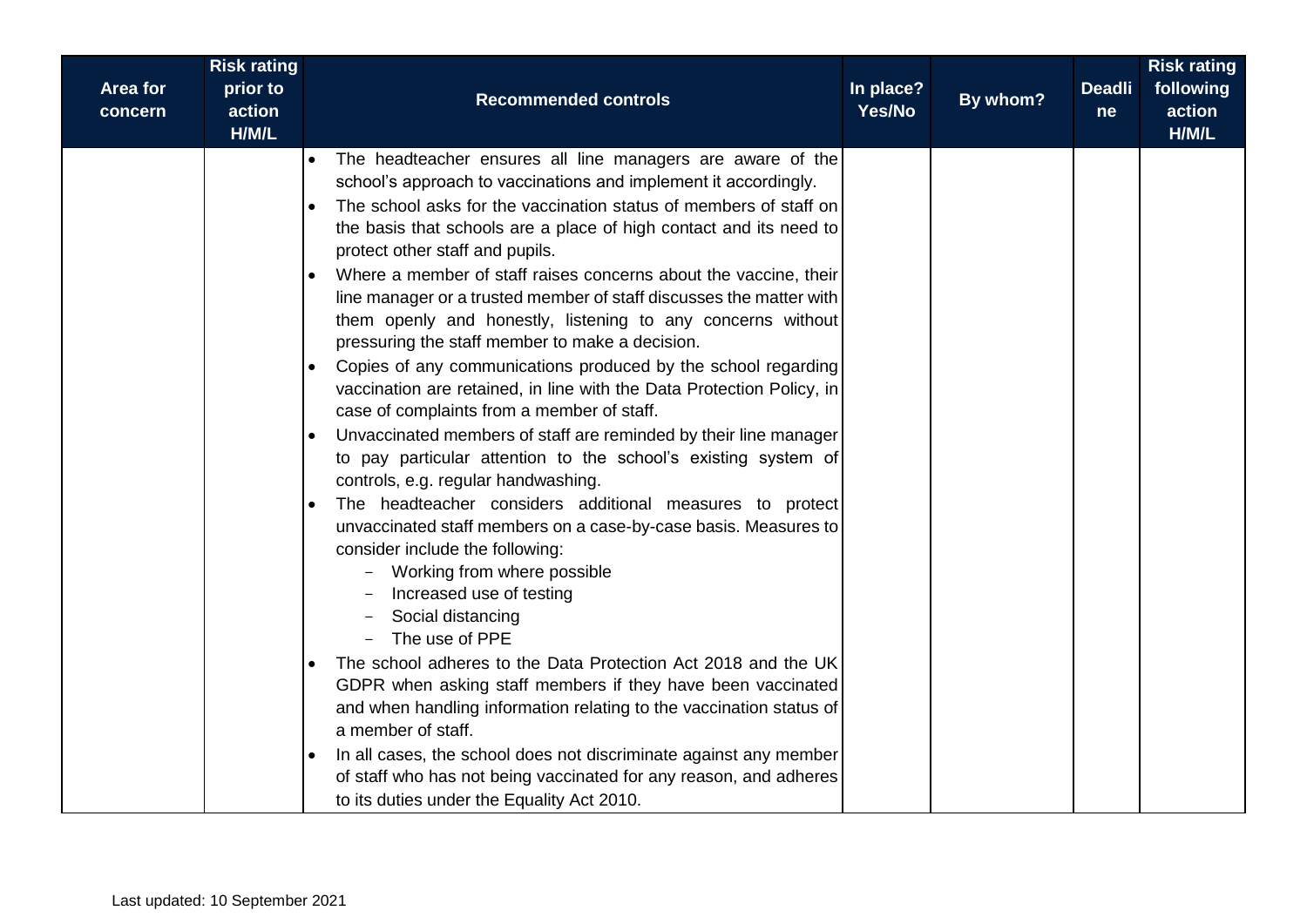| Area for<br>concern | <b>Risk rating</b><br>prior to<br>action<br>H/M/L | <b>Recommended controls</b>                                                                                                                                                                                                                                                                                                                                                                                                                                                                                                                                                                                                                                                                                                                                                                                                                                                                                                                                                                                                                                                   | In place?<br>Yes/No | By whom?                          | <b>Deadli</b><br><sub>ne</sub> | <b>Risk rating</b><br>following<br>action<br>H/M/L |
|---------------------|---------------------------------------------------|-------------------------------------------------------------------------------------------------------------------------------------------------------------------------------------------------------------------------------------------------------------------------------------------------------------------------------------------------------------------------------------------------------------------------------------------------------------------------------------------------------------------------------------------------------------------------------------------------------------------------------------------------------------------------------------------------------------------------------------------------------------------------------------------------------------------------------------------------------------------------------------------------------------------------------------------------------------------------------------------------------------------------------------------------------------------------------|---------------------|-----------------------------------|--------------------------------|----------------------------------------------------|
|                     |                                                   | The school consults legal advice in all cases where there is the<br>possibility of a dispute regarding the vaccination status of a member<br>of staff or its organisational approach to vaccines.                                                                                                                                                                                                                                                                                                                                                                                                                                                                                                                                                                                                                                                                                                                                                                                                                                                                             |                     |                                   |                                |                                                    |
| Transport           | h                                                 | In the event of a school or local outbreak, the headteacher speaks<br>to the school's LA or transport provider to assess the approach to<br>dedicated school transport they are adopting.<br>Pupils do not board home to school transport if they, or a member<br>$\bullet$<br>of their household, has a positive test result or symptoms of<br>coronavirus.<br>The school liaises with the LA and other transport providers to<br>ensure they are adopting COVID-secure protocols, and requests a<br>copy of their risk assessment, where relevant.<br>Pupils are advised to clean their hands before boarding transport<br>and again on disembarking.<br>Additional cleaning of vehicles is carried out regularly.<br>$\bullet$<br>Fresh air through ventilation is be maximised, particularly through<br>$\bullet$<br>opening windows and ceiling vents.<br>Face coverings are recommended and expected to be worn in<br>enclosed and crowded places - this includes on public and<br>dedicated school transport where the school encourages the use of<br>face coverings. | $\mathbf{y}$        | <b>H Bettley Head</b><br>teacher  | 01.09.2                        | m                                                  |
| Catering            |                                                   | The school's kitchen is fully open and operates within usual legal<br>requirements.<br>The SBM liaises with catering providers to ensure the kitchens can<br>remain fully open and food is prepared and delivered in line with<br>government's 'Guidance for food businesses on coronavirus<br>$(COVID-19)$<br>FSM or food parcels are provided for eligible pupils who are not<br>attending school during term time where they:<br>Are self-isolating.<br>Have symptoms or a positive test result.                                                                                                                                                                                                                                                                                                                                                                                                                                                                                                                                                                           |                     | H Bettley Head 01.09.2<br>teacher |                                | ш                                                  |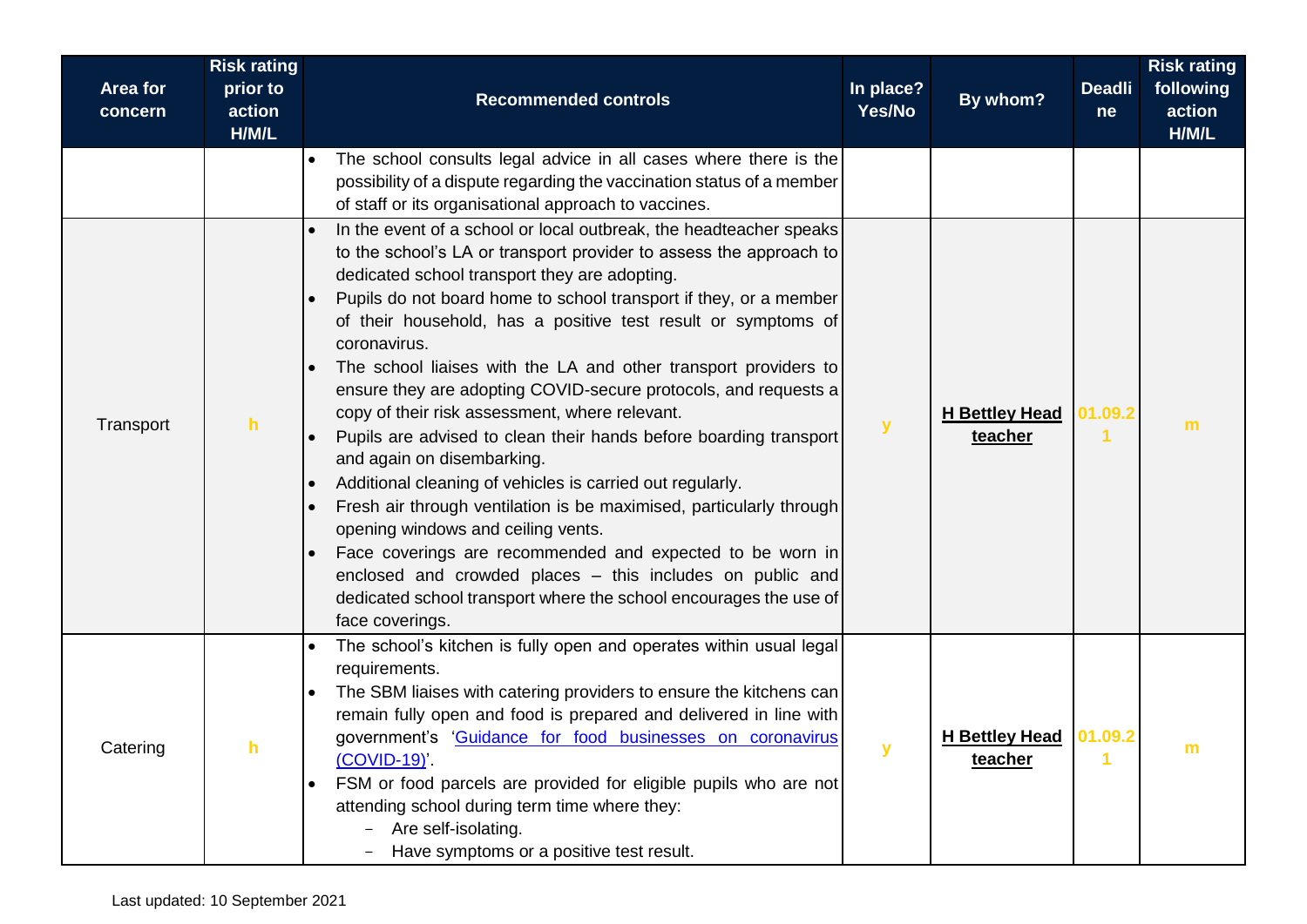| Area for<br>concern       | <b>Risk rating</b><br>prior to<br>action<br>H/M/L | <b>Recommended controls</b>                                                                                                                                                                                                                                                                                                                                                                                                                                                                                                                                                                                                                                                                                                                                                                                                                                                                                                                                                                                                                                                                                                                  | In place?<br>Yes/No | By whom?                         | <b>Deadli</b><br>ne | <b>Risk rating</b><br>following<br>action<br>H/M/L |
|---------------------------|---------------------------------------------------|----------------------------------------------------------------------------------------------------------------------------------------------------------------------------------------------------------------------------------------------------------------------------------------------------------------------------------------------------------------------------------------------------------------------------------------------------------------------------------------------------------------------------------------------------------------------------------------------------------------------------------------------------------------------------------------------------------------------------------------------------------------------------------------------------------------------------------------------------------------------------------------------------------------------------------------------------------------------------------------------------------------------------------------------------------------------------------------------------------------------------------------------|---------------------|----------------------------------|---------------------|----------------------------------------------------|
|                           |                                                   | Are not attending as a result of local restrictions advised by the<br>government.                                                                                                                                                                                                                                                                                                                                                                                                                                                                                                                                                                                                                                                                                                                                                                                                                                                                                                                                                                                                                                                            |                     |                                  |                     |                                                    |
| Remote learning           | h.                                                | While attendance is mandatory, remote learning is provided for<br>pupils who are following clinical or government guidance to stay at<br>home, e.g. where they are self-isolating. All such pupils not<br>physically unwell are given access to remote education as soon as<br>reasonably practicable.<br>The headteacher ensures that pupils taught remotely in KS1 are set<br>work that as a minimum covers three hours a day on average, and<br>ensures that pupils taught remotely in KS2 are set work that as a<br>minimum covers four hours a day.<br>Teaching staff deliver all remote education in line with the<br>expectations set out in the Pupil Remote Learning Policy.<br>The headteacher ensures that all teaching staff understand these<br>expectations and know how to seek help if they feel unable to meet<br>them.<br>The school informs parents that they should raise any concerns<br>about the quality of the school's remote education offer with the<br>headteacher in the first instance, and that parents may contact<br>Ofsted directly if they feel their concerns have not been<br>satisfactorily addressed. | $\mathbf{y}$        | <b>H</b> Bettley Head<br>teacher | 01.09.2             |                                                    |
| Uniform                   | h.                                                | The usual rules on school uniform apply; however, the school takes<br>a mindful and considerate approach to non-compliance.<br>Expectations of uniform are communicated to pupils and parents.<br>To mitigate thermal discomfort caused by increased ventilation,<br>pupils are able to wear additional, suitable indoor items of clothing<br>in addition to their usual uniform - where this occurs, no additional<br>financial pressure is placed on parents.                                                                                                                                                                                                                                                                                                                                                                                                                                                                                                                                                                                                                                                                              | $\mathbf{y}$        | <b>H Bettley Head</b><br>teacher | 01.09.2             |                                                    |
| <b>Educational visits</b> | h                                                 | Educational visits will be conducted in line with the government's<br>roadmap. This includes system of controls and the COVID-secure<br>measures in place at the destination.                                                                                                                                                                                                                                                                                                                                                                                                                                                                                                                                                                                                                                                                                                                                                                                                                                                                                                                                                                | У                   | <b>H</b> Bettley Head<br>teacher | 01.09.2             |                                                    |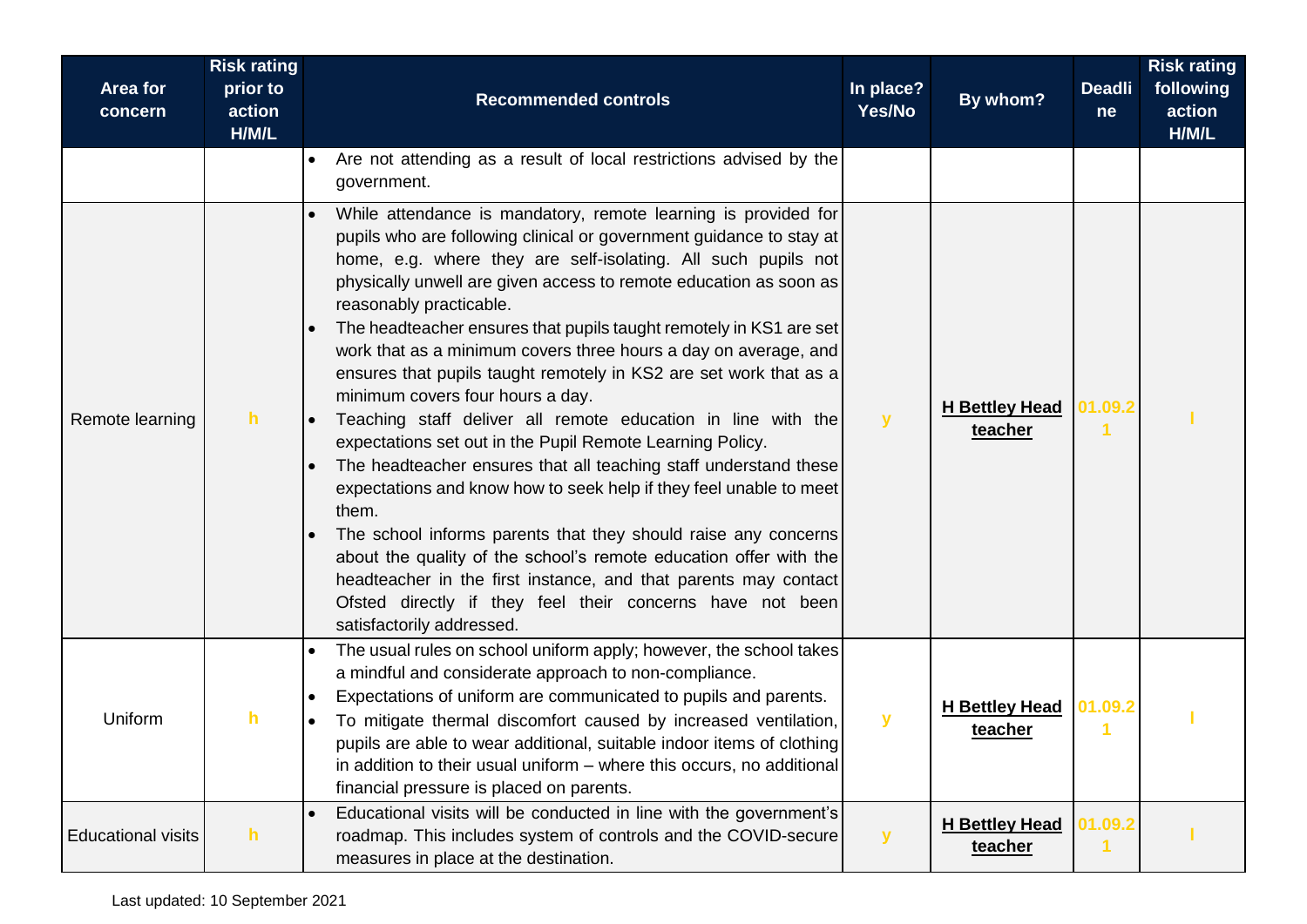| Area for<br>concern                                          | <b>Risk rating</b><br>prior to<br>action<br>H/M/L | <b>Recommended controls</b>                                                                                                                                                                                                                                                                                                                                                                                                                                                                                                                                                                                                                                                                                                                                                                                                                                                                                                                                                                                                                                                                                                                                                                                                                                                                                                                                                                   | In place?<br>Yes/No | By whom?                         | <b>Deadli</b><br>ne | <b>Risk rating</b><br>following<br>action<br>H/M/L |
|--------------------------------------------------------------|---------------------------------------------------|-----------------------------------------------------------------------------------------------------------------------------------------------------------------------------------------------------------------------------------------------------------------------------------------------------------------------------------------------------------------------------------------------------------------------------------------------------------------------------------------------------------------------------------------------------------------------------------------------------------------------------------------------------------------------------------------------------------------------------------------------------------------------------------------------------------------------------------------------------------------------------------------------------------------------------------------------------------------------------------------------------------------------------------------------------------------------------------------------------------------------------------------------------------------------------------------------------------------------------------------------------------------------------------------------------------------------------------------------------------------------------------------------|---------------------|----------------------------------|---------------------|----------------------------------------------------|
|                                                              |                                                   | A full and thorough risk assessment is made in relation to all<br>educational visits to ensure they can be undertaken safely.<br>The school ensures it is prepared to carry out domestic day trips<br>$\bullet$<br>and residential trips.<br>The schools makes staff, pupils and parents aware that<br>$\bullet$<br>international travel can resume from the start of the Autumn term<br>2021; this includes trips that were postponed and organising new<br>trips for the future.<br>Pupils are allowed on trips to outdoor public places and do not need<br>to be restricted to limits on gatherings, provided:<br>It is for the purpose of childcare.<br>The EYFS staff: child ratios are maintained.<br>A risk assessment is conducted in advance.<br>Good hygiene is maintained throughout.<br>Thorough handwashing happens before and after the trip.<br>The trip is carried out in line with relevant local or national<br>coronavirus guidance.<br>Appropriate insurance arrangements are in place.<br>The school ensures that it has adequate travel insurance and<br>discusses any questions about cover with its insurance provider.<br>The school follows the guidelines relevant to trips to indoor spaces.<br>$\bullet$<br>Once inside:<br>Staff are to remain with the pupils in the group.<br>Pupils and staff should wash hands thoroughly on arrival<br>and before leaving. |                     |                                  |                     |                                                    |
| Extracurricular<br>activities and<br>wraparound<br>provision | h.                                                | The school works to provide all before- and after-school educational<br>activities and wraparound childcare for all pupils.<br>Parents are advised of the provision available and that they should<br>limit the use of multiple out-of-school settings providers where<br>appropriate.                                                                                                                                                                                                                                                                                                                                                                                                                                                                                                                                                                                                                                                                                                                                                                                                                                                                                                                                                                                                                                                                                                        | y                   | <b>H Bettley Head</b><br>teacher | 01.09.2<br>1        |                                                    |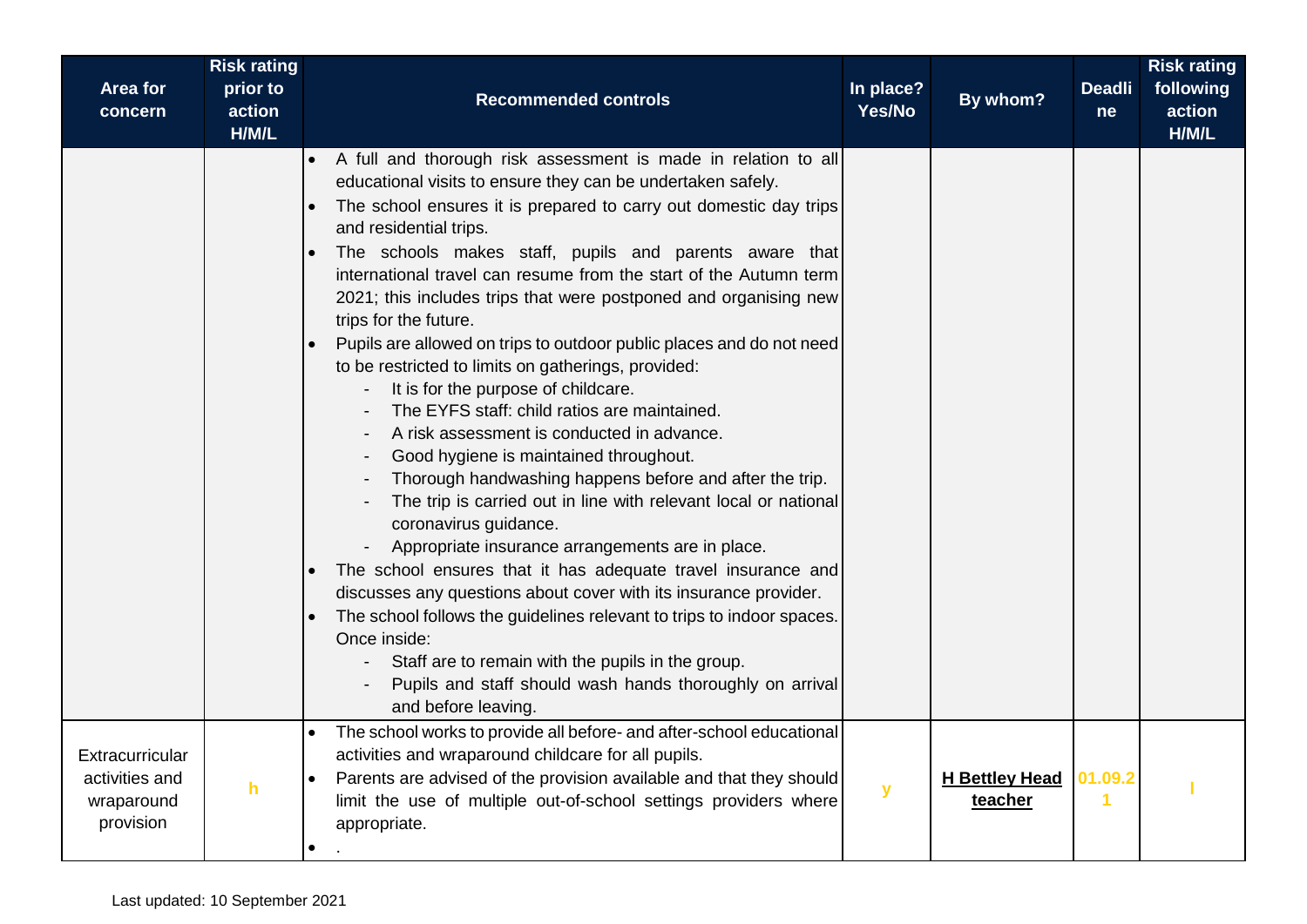| Area for<br>concern | <b>Risk rating</b><br>prior to<br>action<br>H/M/L | <b>Recommended controls</b>                                                                                                                                                                                                                                                                                                                                                                                                                                                                                                                                                                                                                                                                                                                                                                                                                                                                                                                                                                                                                                                                                                                                                                                                                                                                                                                                                                                                                                                                                                         | In place?<br>Yes/No | By whom?                         | <b>Deadli</b><br>ne | <b>Risk rating</b><br>following<br>action<br>H/M/L |
|---------------------|---------------------------------------------------|-------------------------------------------------------------------------------------------------------------------------------------------------------------------------------------------------------------------------------------------------------------------------------------------------------------------------------------------------------------------------------------------------------------------------------------------------------------------------------------------------------------------------------------------------------------------------------------------------------------------------------------------------------------------------------------------------------------------------------------------------------------------------------------------------------------------------------------------------------------------------------------------------------------------------------------------------------------------------------------------------------------------------------------------------------------------------------------------------------------------------------------------------------------------------------------------------------------------------------------------------------------------------------------------------------------------------------------------------------------------------------------------------------------------------------------------------------------------------------------------------------------------------------------|---------------------|----------------------------------|---------------------|----------------------------------------------------|
|                     |                                                   | Wraparound provisions are run in line with the current government<br>guidance i.e. are COVID secure.<br>Parents are able to access wraparound and extracurricular<br>provision for their children, without any restrictions on the reasons<br>for which they may attend                                                                                                                                                                                                                                                                                                                                                                                                                                                                                                                                                                                                                                                                                                                                                                                                                                                                                                                                                                                                                                                                                                                                                                                                                                                             |                     |                                  |                     |                                                    |
| Curriculum          | h                                                 | All pupils are given the support required to make good progress.<br>$\bullet$<br>Relevant staff members discuss how the government's curriculum<br>$\bullet$<br>expectations can be met and ensure this is communicated across<br>the school.<br>The government's catch-up funding is utilised to ensure pupils<br>receive the support they need to catch-up on learning lost due to<br>the coronavirus pandemic.<br>The head teacher ensures staff and pupils are aware that there is<br>evidence to suggest that singing and playing wind and brass<br>instruments increases the risk of coronavirus transmission due to<br>the cumulative aerosol transmission.<br>The Head teacher conducts a Music Lesson Risk Assessment and<br>ensures the relevant protective measures are in place to minimise<br>the risk of coronavirus transmission, e.g. cleaning musical<br>instruments after use.<br>The Head teacher conducts a Drama Lesson Risk Assessment and<br>ensures the relevant protective measures are in place to minimise<br>the risk of coronavirus transmission, e.g. limiting the sizes of<br>groups.<br>The headteacher ensures a Dance Risk Assessment is conducted<br>that ensures protective measures are in place to minimise the risk<br>of coronavirus transmission, e.g. not allowing contact dancing.<br>The school only permits team sports on the list in the Department<br>for Digital, Culture, Media & Sport's (DCMS) team sport guidance.<br>Sports equipment is thoroughly cleaned between each use. | $\mathbf{y}$        | <b>H Bettley Head</b><br>teacher | 01/09.2             |                                                    |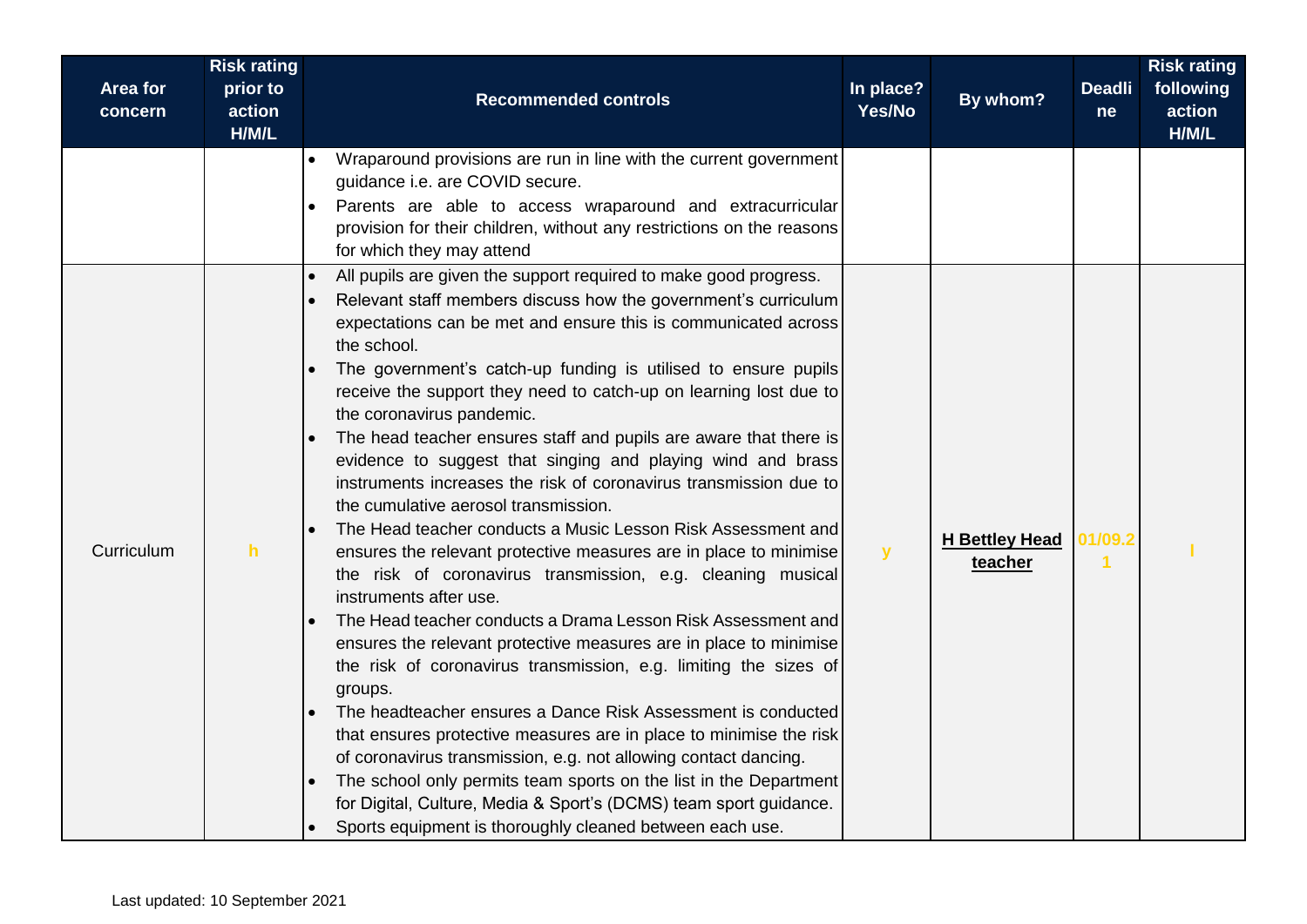| Area for<br>concern       | <b>Risk rating</b><br>prior to<br>action<br>H/M/L | <b>Recommended controls</b>                                                                                                                                                                                                                                                                                                                                                                                                                                                                                                                                                                                                                                                                                                                                                                                                                                                                                                                                                                                                                                                                          | In place?<br>Yes/No | By whom?                         | <b>Deadli</b><br>ne | <b>Risk rating</b><br>following<br>action<br>H/M/L |
|---------------------------|---------------------------------------------------|------------------------------------------------------------------------------------------------------------------------------------------------------------------------------------------------------------------------------------------------------------------------------------------------------------------------------------------------------------------------------------------------------------------------------------------------------------------------------------------------------------------------------------------------------------------------------------------------------------------------------------------------------------------------------------------------------------------------------------------------------------------------------------------------------------------------------------------------------------------------------------------------------------------------------------------------------------------------------------------------------------------------------------------------------------------------------------------------------|---------------------|----------------------------------|---------------------|----------------------------------------------------|
|                           |                                                   | School swimming and water safety lessons are conducted in line<br>with Swim England's guidance.<br>Outdoor sports are prioritised where possible.<br>Large indoor spaces with maximised natural ventilation flows, e.g.<br>through opening windows and doors, are used where outdoor<br>sports are not possible.<br>Staff overseeing indoor sports pay scrupulous attention to cleaning<br>and hygiene.<br>Staff are made aware that social distancing in sports is not required<br>$\bullet$<br>unless directed.<br>Measures are in place to minimise the risk of transmission in<br>changing rooms, in line with DCMS guidance.<br>External facilities are used in line with government guidance,<br>including travel to and from those facilities.<br>The school works with external coaches, clubs and organisations<br>for curricular and extracurricular activities and considers how such<br>arrangements operate within the school's wider protective<br>measures.<br>Competitions between different schools, whether indoor or outdoor,<br>can take place in line with government guidance. |                     |                                  |                     |                                                    |
| Behaviour<br>expectations | h                                                 | The school's Behavioural Policy sets out behaviour expectations for<br>pupils and is updated in line with new rules and measures.<br>Expectations are communicated clearly to staff, pupils and parents.<br>Pupils who are struggling to reengage with school are supported<br>appropriately.                                                                                                                                                                                                                                                                                                                                                                                                                                                                                                                                                                                                                                                                                                                                                                                                        | $\mathbf{y}$        | <b>H</b> Bettley Head<br>teacher | 01.09.2             |                                                    |
| Wellbeing                 | h                                                 | The SLT nominates a lead member of staff to receive training as<br>$\bullet$<br>part of the Wellbeing for Education Return programme, who can<br>then disseminate the learning and practice to staff and pupils within<br>the school.<br>Staff are vigilant in discerning pupil mental health and report any<br>concerns to the Head teacher                                                                                                                                                                                                                                                                                                                                                                                                                                                                                                                                                                                                                                                                                                                                                         | $\mathbf{y}$        | <b>H</b> Bettley Head<br>teacher | 01.09.2             | $\mathsf{h}$                                       |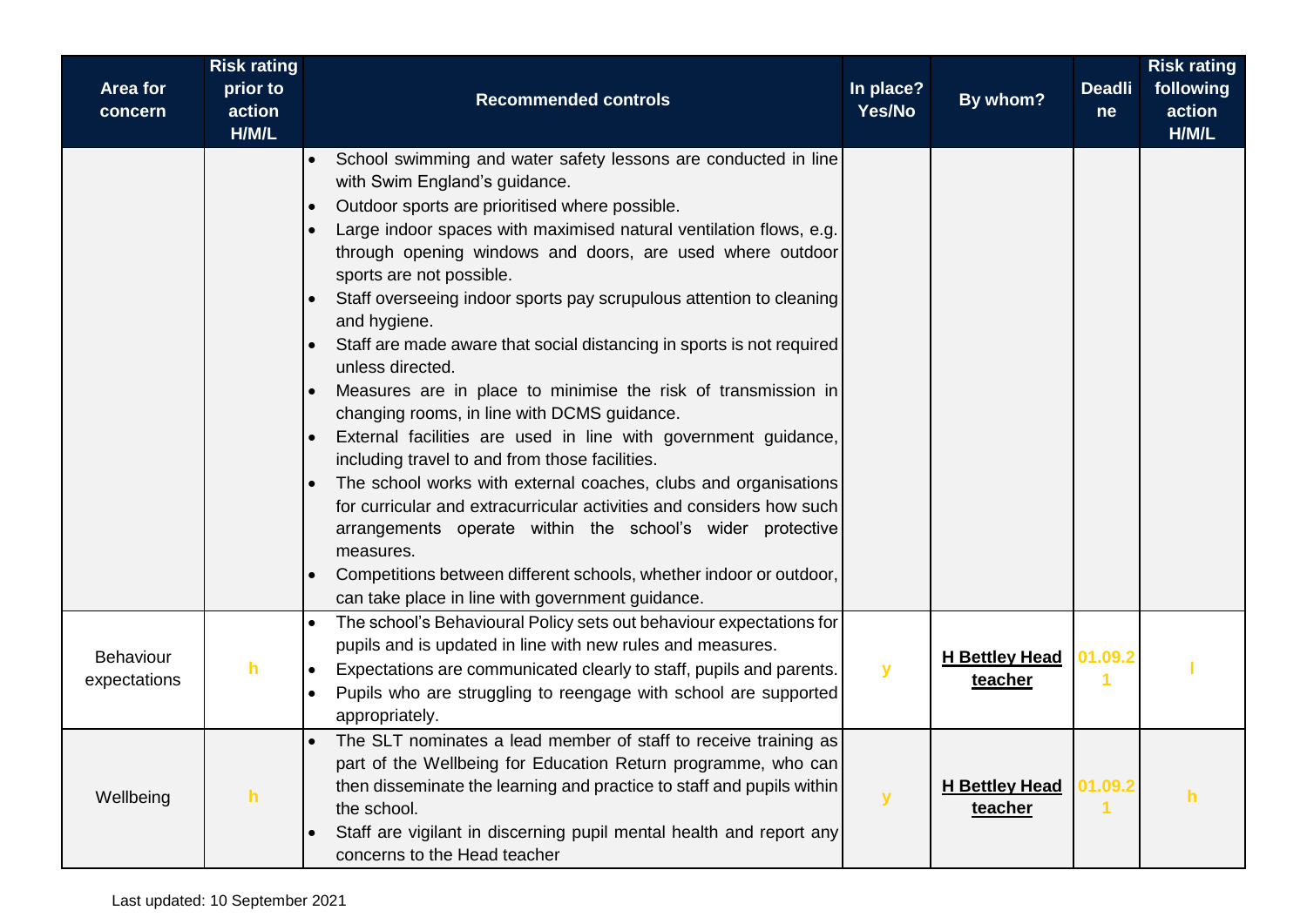| Area for     | <b>Risk rating</b><br>prior to | <b>Recommended controls</b>                                                                                                                                                                                                                                                                                                                                                                                                                                                                                                                                                                                                                                                                                                                                                                                                                                                                                                                                                                                                                                                                                                                                                                                                                                                                                                                                                                                                                                                                                                                                                                                       | In place?    | By whom?                         | <b>Deadli</b> | <b>Risk rating</b><br>following |
|--------------|--------------------------------|-------------------------------------------------------------------------------------------------------------------------------------------------------------------------------------------------------------------------------------------------------------------------------------------------------------------------------------------------------------------------------------------------------------------------------------------------------------------------------------------------------------------------------------------------------------------------------------------------------------------------------------------------------------------------------------------------------------------------------------------------------------------------------------------------------------------------------------------------------------------------------------------------------------------------------------------------------------------------------------------------------------------------------------------------------------------------------------------------------------------------------------------------------------------------------------------------------------------------------------------------------------------------------------------------------------------------------------------------------------------------------------------------------------------------------------------------------------------------------------------------------------------------------------------------------------------------------------------------------------------|--------------|----------------------------------|---------------|---------------------------------|
| concern      | action<br>H/M/L                |                                                                                                                                                                                                                                                                                                                                                                                                                                                                                                                                                                                                                                                                                                                                                                                                                                                                                                                                                                                                                                                                                                                                                                                                                                                                                                                                                                                                                                                                                                                                                                                                                   | Yes/No       |                                  | ne            | action<br>H/M/L                 |
|              |                                | The school provides opportunities for pupils to talk about their<br>$\bullet$<br>mental health and experiences during the pandemic.<br>Pupils have access to pastoral support and activities, e.g.<br>$\bullet$<br>opportunities to renew and develop friendships.<br>The SLT discusses the implications on staff and pupil workload and<br>$\bullet$<br>puts a plan in place to minimise the risk of stress.<br>The headteacher liaises with the LA to determine what additional<br>support is available for pupils who are suffering with their mental<br>health.<br>The headteacher who is also SENCO identify pupils with additional<br>needs and put provision in place to ensure their needs are<br>adequately and safely met, e.g. the relevant staff are available.<br>Teachers and the SENCO work together to ensure pupils with<br>SEND are prepared for changes to their routine.<br>The headteacher who is also DSL ensure provision is in place to<br>help protect wellbeing and mental health, and ensure all staff,<br>volunteers and pupils have access to psychological support.<br>The Head teacher ensures that adequate pastoral care is in place<br>$\bullet$<br>to support pupils and staff who require it.<br>The school engages with local immunisation providers to ensure<br>$\bullet$<br>immunisations programmes can be provided on site in line with the<br>relevant protective control measures.<br>Safeguarding issues are managed in line with the Child Protection<br>and Safeguarding Policy.<br>Staff and pupil bereavement is managed in line with the<br>Bereavement Policy. |              |                                  |               |                                 |
| Safeguarding | h.                             | The school's Child Protection and Safeguarding Policy is reviewed<br>as necessary to reflect the current operations of the school.<br>The DSL liaises with the necessary personnel and parents to<br>manage and address any new and ongoing safeguarding concerns,<br>e.g. ongoing bullying.                                                                                                                                                                                                                                                                                                                                                                                                                                                                                                                                                                                                                                                                                                                                                                                                                                                                                                                                                                                                                                                                                                                                                                                                                                                                                                                      | $\mathbf{y}$ | <b>H</b> Bettley Head<br>teacher | 01.09.2       | h                               |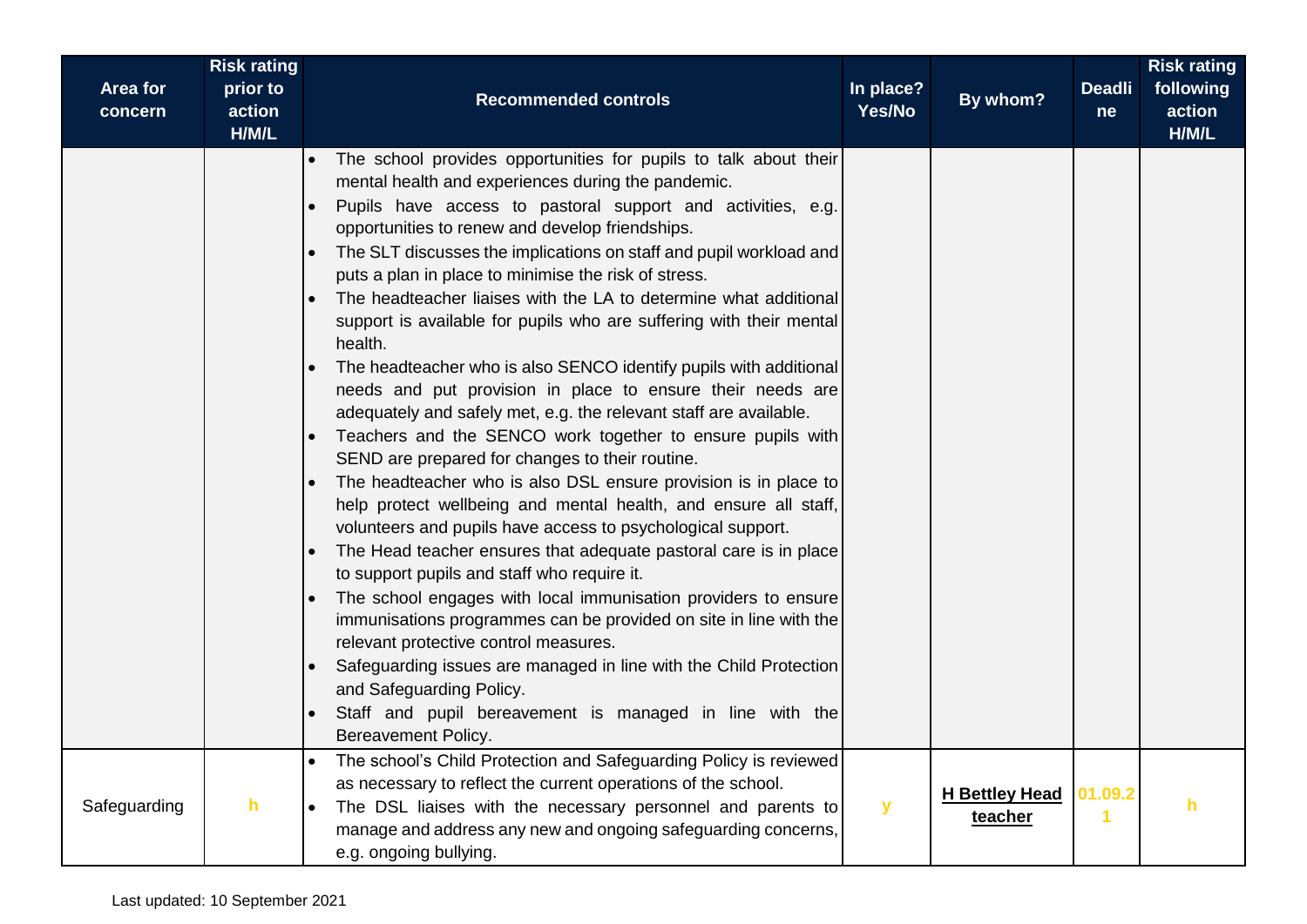| <b>Area for</b><br>concern | <b>Risk rating</b><br>prior to<br>action<br>H/M/L | <b>Recommended controls</b>                                                                                                                                                                                                                                                                                                                                                                                                                                                                                                                                                                                                                                                                                                                             | In place?<br>Yes/No | By whom?                         | <b>Deadli</b><br>ne | <b>Risk rating</b><br>following<br>action<br>H/M/L |
|----------------------------|---------------------------------------------------|---------------------------------------------------------------------------------------------------------------------------------------------------------------------------------------------------------------------------------------------------------------------------------------------------------------------------------------------------------------------------------------------------------------------------------------------------------------------------------------------------------------------------------------------------------------------------------------------------------------------------------------------------------------------------------------------------------------------------------------------------------|---------------------|----------------------------------|---------------------|----------------------------------------------------|
|                            |                                                   | The DSL ensures that adequate pastoral care is in place to support<br>pupils and staff who require it.<br>The DSL ensures the relevant staff have the appropriate training to<br>support pupils and staff who require pastoral care.<br>The DSL and their deputies are provided with time to help them<br>support staff and pupils in relation to any new safeguarding and<br>welfare concerns and the handling of referrals to children's social<br>care and other agencies.<br>If a parent elects to educate their child at home, the school<br>considers whether this decision gives greater cause for concern<br>compared to the pupil remaining in school. If there is cause for<br>concern, the DSL considers making a referral to the LA.        |                     |                                  |                     |                                                    |
| Contingency<br>planning    | h                                                 | Remote education plans are in place for pupils who are self-<br>isolating or shielding.<br>The school has a Coronavirus (COVID-19): Contingency Plan -<br>also known as an outbreak management plan - that can be<br>implemented if restrictions need to be implemented due to<br>coronavirus.                                                                                                                                                                                                                                                                                                                                                                                                                                                          | y                   | <b>H Bettley Head</b><br>teacher | 01.09.2             |                                                    |
| Communication              | h                                                 | The headteacher contacts the DfE's advice helpline for specific<br>recommendations for their school<br>The headteacher puts into place any actions or precautions advised<br>by the DfE's helpline or local HPT if necessary.<br>The headteacher liaises with the LA where necessary and includes<br>any local guidance where required.<br>The school's website is kept up to date with any important<br>information regarding the running of the school during step 4 of the<br>coronavirus recovery roadmap, e.g. local arrangements.<br>Parents are informed about the relevant information regarding the<br>running of the school during step 4, including any pick-up and drop-<br>off arrangements and the removal of restrictions such as social | $\mathbf y$         | <b>H Bettley Head</b><br>teacher | 01.09.2             |                                                    |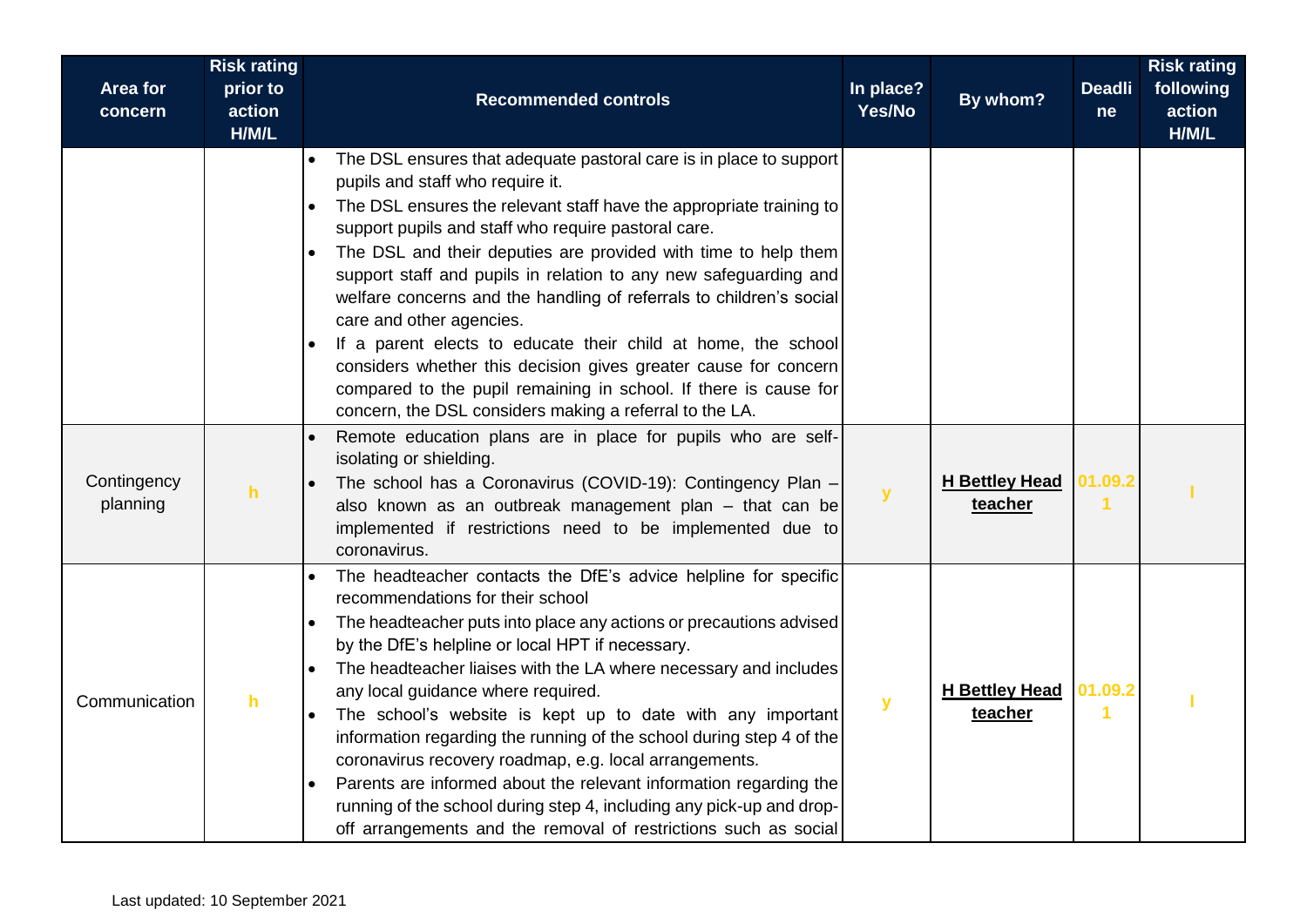| <b>Area for</b>                                      | <b>Risk rating</b><br>prior to |                                                                                                                                                                                                                                                                                                                                                                                                                                                                                                                                                                                                                                                                                                                                                                                                                                                                                                                                                                                                                                                                                                                                                                                                                                                                                                                                                                                                                                                             | In place? |                                  | <b>Deadli</b> | <b>Risk rating</b><br>following |
|------------------------------------------------------|--------------------------------|-------------------------------------------------------------------------------------------------------------------------------------------------------------------------------------------------------------------------------------------------------------------------------------------------------------------------------------------------------------------------------------------------------------------------------------------------------------------------------------------------------------------------------------------------------------------------------------------------------------------------------------------------------------------------------------------------------------------------------------------------------------------------------------------------------------------------------------------------------------------------------------------------------------------------------------------------------------------------------------------------------------------------------------------------------------------------------------------------------------------------------------------------------------------------------------------------------------------------------------------------------------------------------------------------------------------------------------------------------------------------------------------------------------------------------------------------------------|-----------|----------------------------------|---------------|---------------------------------|
| concern                                              | action<br>H/M/L                | <b>Recommended controls</b>                                                                                                                                                                                                                                                                                                                                                                                                                                                                                                                                                                                                                                                                                                                                                                                                                                                                                                                                                                                                                                                                                                                                                                                                                                                                                                                                                                                                                                 | Yes/No    | By whom?                         | <sub>ne</sub> | action<br>H/M/L                 |
|                                                      |                                | distancing. An updated letter will be sent out during the Autumn<br>term.<br>Staff and volunteers are informed in staff meetings about the<br>relevant information regarding the running of the school during step<br>4.<br>Staff are informed of who they can turn to for support and there are<br>several avenues they can follow, e.g. line manager, other senior<br>staff or colleagues.<br>All staff, pupils, parents, visitors and volunteers are made aware of<br>the symptoms of coronavirus, what to do if they display symptoms,<br>and if others display symptoms.<br>The headteacher liaises with the governing board about possible<br>arrangements for running the school during step 4, where<br>necessary.<br>Pupils are informed about the relevant information regarding the<br>running of the school during step 4, e.g. the removal of restrictions<br>such as social distancing.<br>The Head teacher is actively present around the school to provide<br>additional support, advice and reassurance.<br>The SBM communicates with suppliers and contractors regarding<br>the running of the school during step 4 and reinstating or<br>suspending the supply of any required goods or services.<br>The headteacher informs staff, volunteers and the governing board<br>about the arrangements for how meetings are carried out during<br>step 4.<br>A record is kept of all visitors and contractors that come to the<br>school site. |           |                                  |               |                                 |
| Protective<br>measures in<br>early years<br>settings | $\mathsf{h}$                   | The setting is not required to arrange children and staff in small,<br>consistent groups.<br>Children are supervised when washing their hands or using hand<br>sanitiser and are taught how to do so effectively.                                                                                                                                                                                                                                                                                                                                                                                                                                                                                                                                                                                                                                                                                                                                                                                                                                                                                                                                                                                                                                                                                                                                                                                                                                           | y         | <b>H</b> Bettley Head<br>teacher | 01.09.2<br>1  |                                 |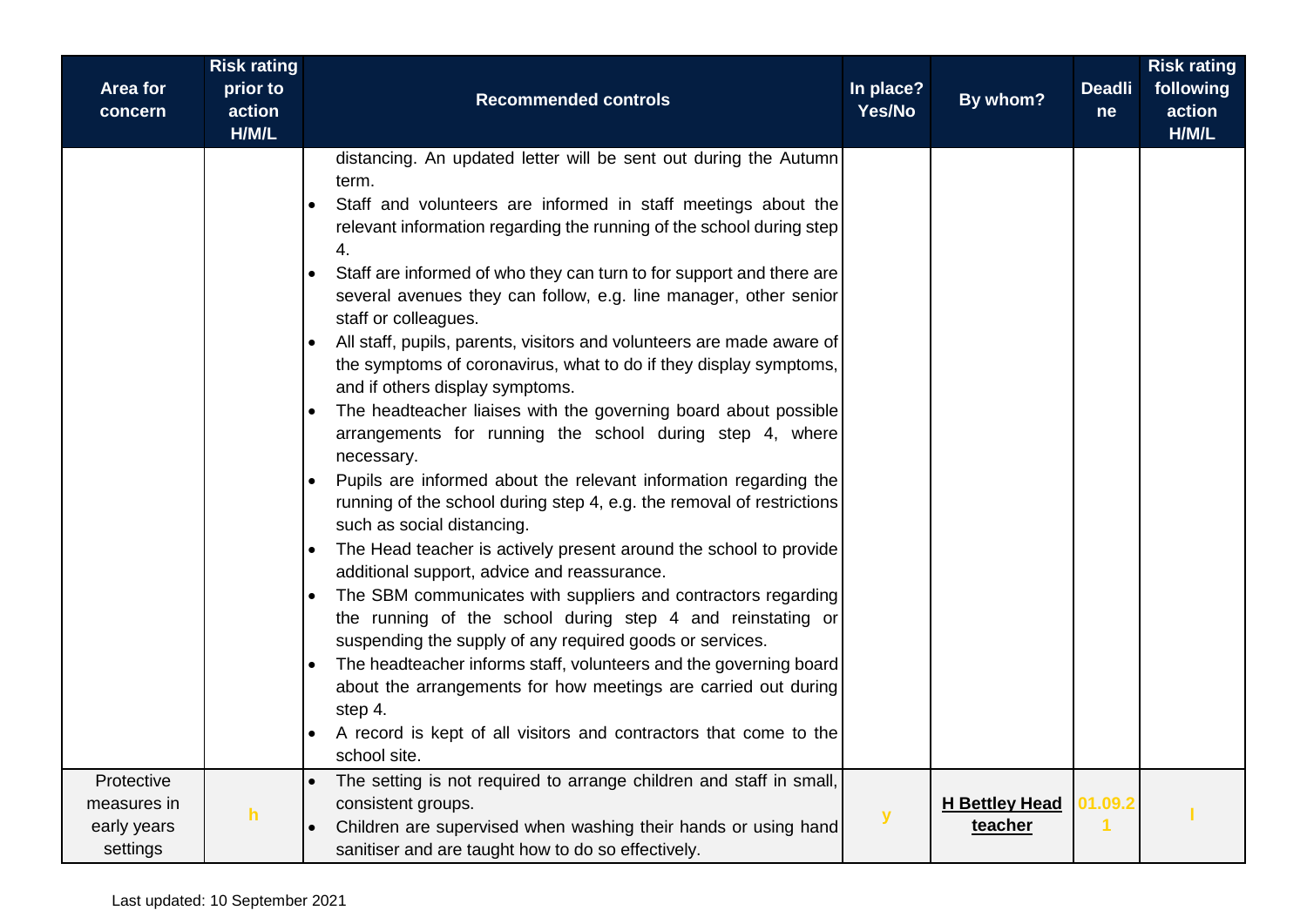| Area for<br>concern | <b>Risk rating</b><br>prior to<br>action<br>H/M/L | <b>Recommended controls</b>                                                                                                                                                                                                                                                                                                                                                                                                                                                                                                                                                                                                                                                                                                                                                                                                                                                                                                                                                                                                                                                                                                                                                                                                                                                                                                          | In place?<br>Yes/No | By whom?                         | <b>Deadli</b><br>ne | <b>Risk rating</b><br>following<br>action<br>H/M/L |
|---------------------|---------------------------------------------------|--------------------------------------------------------------------------------------------------------------------------------------------------------------------------------------------------------------------------------------------------------------------------------------------------------------------------------------------------------------------------------------------------------------------------------------------------------------------------------------------------------------------------------------------------------------------------------------------------------------------------------------------------------------------------------------------------------------------------------------------------------------------------------------------------------------------------------------------------------------------------------------------------------------------------------------------------------------------------------------------------------------------------------------------------------------------------------------------------------------------------------------------------------------------------------------------------------------------------------------------------------------------------------------------------------------------------------------|---------------------|----------------------------------|---------------------|----------------------------------------------------|
|                     |                                                   | A good supply of disposable tissues is available throughout the<br>premises and 'catch it, bin it, kill it' is encouraged through signage<br>and prompting.<br>An enhanced cleaning schedule is put in place.<br>Surfaces, toys, books, doors, sinks, toilets and light switches are<br>cleaned more regularly, using disinfectant, in line with the COSHH<br>Policy.<br>Activities that involve malleable materials for messy play, e.g. sand,<br>mud and water, are risk assessed.<br>Frequently touched surfaces, equipment, tools and resources for<br>messy play are thoroughly cleaned and dried before they are used<br>by a different group.<br>All items that are laundered are washed in line with government<br>$\bullet$<br>guidance ('COVID-19: cleaning in non-healthcare settings outside<br>the home') and are not shared by pupils between washes.<br>Clear procedures are put in place to ensure stringent cleaning<br>processes are followed for food preparation areas, dining areas and<br>table coverings.<br>In line with PHE advice, supervised toothbrushing programmes are<br>re-established using the dry brushing method.<br>If a child attends more than one setting, the settings work together<br>with parents to address any risks identified, allowing them to jointly<br>deliver appropriate care. |                     |                                  |                     |                                                    |
| Ventilation         | h                                                 | Staff and pupils are made aware that enhanced ventilation is in<br>$\bullet$<br>place.<br>The staff and site manager check that all ventilation systems,<br>including fume extraction systems, are in working order in<br>accordance with manufacturer's recommendations, and that there<br>are no blockages present in external or internal vents.<br>All ventilation systems remain energised in normal operating mode.                                                                                                                                                                                                                                                                                                                                                                                                                                                                                                                                                                                                                                                                                                                                                                                                                                                                                                            | $\ln$<br>progress   | <b>H</b> Bettley Head<br>teacher | <b>TBC</b>          | m                                                  |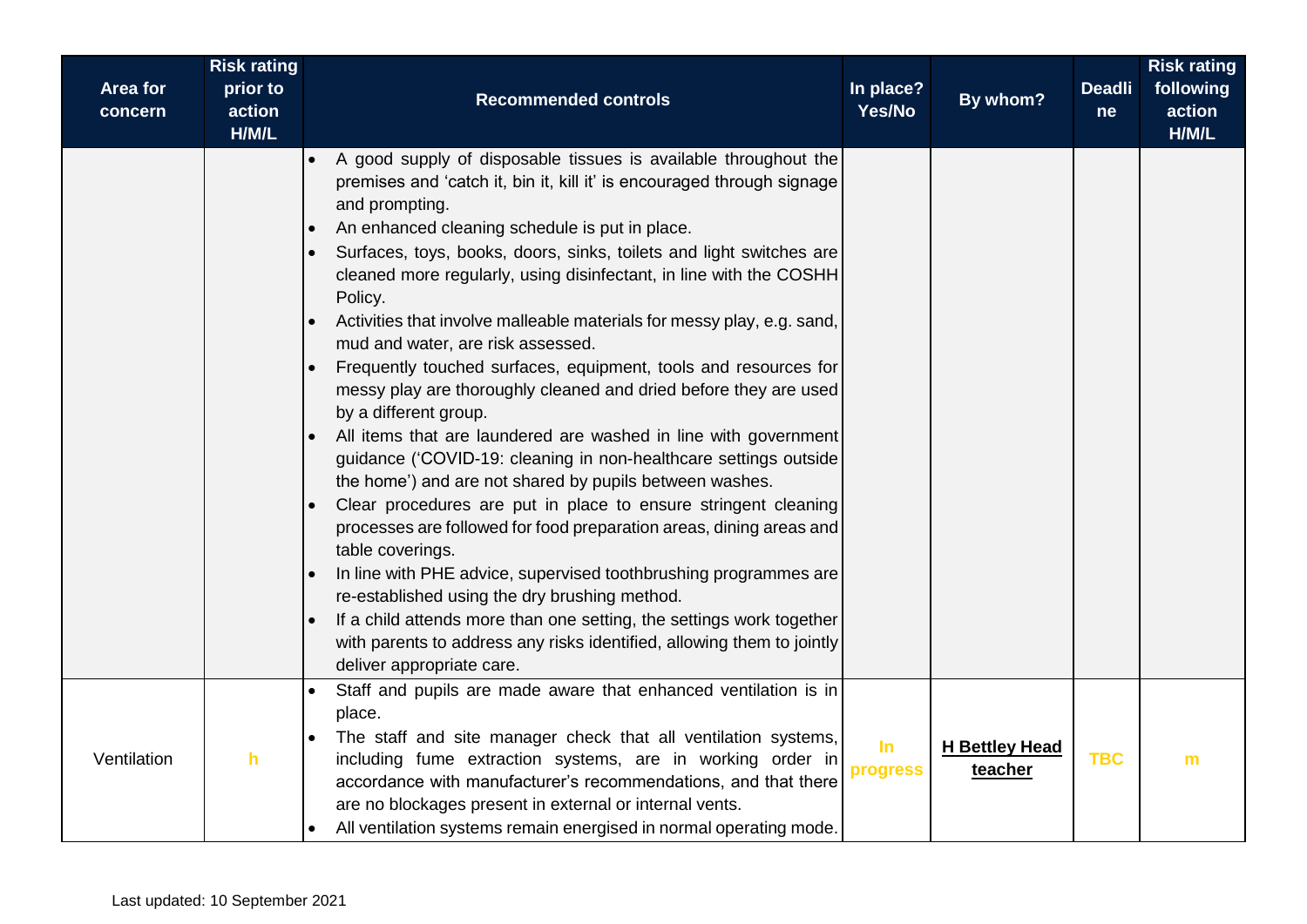|                            | <b>Risk rating</b>          |                                                                                                                                                                                                                                                                                                                                                                                                                                                                                                                                                                                                                                                                                                                                                                                                                                                                                                                                                                                                                                                                                                                                                                                                                                                                                                                                                                                                                                                                                                                                                                                                                                                     |                     |          |                     | <b>Risk rating</b>           |
|----------------------------|-----------------------------|-----------------------------------------------------------------------------------------------------------------------------------------------------------------------------------------------------------------------------------------------------------------------------------------------------------------------------------------------------------------------------------------------------------------------------------------------------------------------------------------------------------------------------------------------------------------------------------------------------------------------------------------------------------------------------------------------------------------------------------------------------------------------------------------------------------------------------------------------------------------------------------------------------------------------------------------------------------------------------------------------------------------------------------------------------------------------------------------------------------------------------------------------------------------------------------------------------------------------------------------------------------------------------------------------------------------------------------------------------------------------------------------------------------------------------------------------------------------------------------------------------------------------------------------------------------------------------------------------------------------------------------------------------|---------------------|----------|---------------------|------------------------------|
| <b>Area for</b><br>concern | prior to<br>action<br>H/M/L | <b>Recommended controls</b>                                                                                                                                                                                                                                                                                                                                                                                                                                                                                                                                                                                                                                                                                                                                                                                                                                                                                                                                                                                                                                                                                                                                                                                                                                                                                                                                                                                                                                                                                                                                                                                                                         | In place?<br>Yes/No | By whom? | <b>Deadli</b><br>ne | following<br>action<br>H/M/L |
|                            |                             | Where mechanical ventilation is used, recirculatory systems are<br>adjusted to full fresh air where possible.<br>Ventilation to chemical stores remains operational.<br>$\bullet$<br>A ventilation audit is carried out to assess the quality of ventilation<br>in school spaces.<br>Where possible, the windows of occupied rooms are open. In cold<br>weather, where this causes issues with thermal comfort, the<br>following mitigations are put in place where possible:<br>Classrooms are rearranged to minimise the discomfort<br>caused by draughts from open windows, e.g. by moving<br>desks and chairs<br>High level windows are opened in preference to low level<br>windows, to reduce draughts<br>Ventilation is increased while the space is unoccupied, e.g.<br>during break- and lunchtimes<br>The relevant staff adjust any thermostats to heat internal spaces<br>and water, ensuring a suitable stable temperature is maintained.<br>Where heating has been switched off or energy supplies for heating<br>have been isolated, a suitably trained individual switches them back<br>on, as required.<br>The school uses $CO2$ monitors provided by the DfE to help assess<br>how well-ventilated spaces in the school are, and find a good<br>balance of ventilation and thermal comfort.<br>To avoid inaccurate readings, CO <sub>2</sub> monitors are placed:<br>At head height when seated.<br>Away from ventilation outlets, such as grilles or windows.<br>At least 0.5 metres away from occupants of the space being<br>monitored.<br>The school maintains a consistent $CO2$ monitor reading value of<br>800ppm or under. |                     |          |                     |                              |